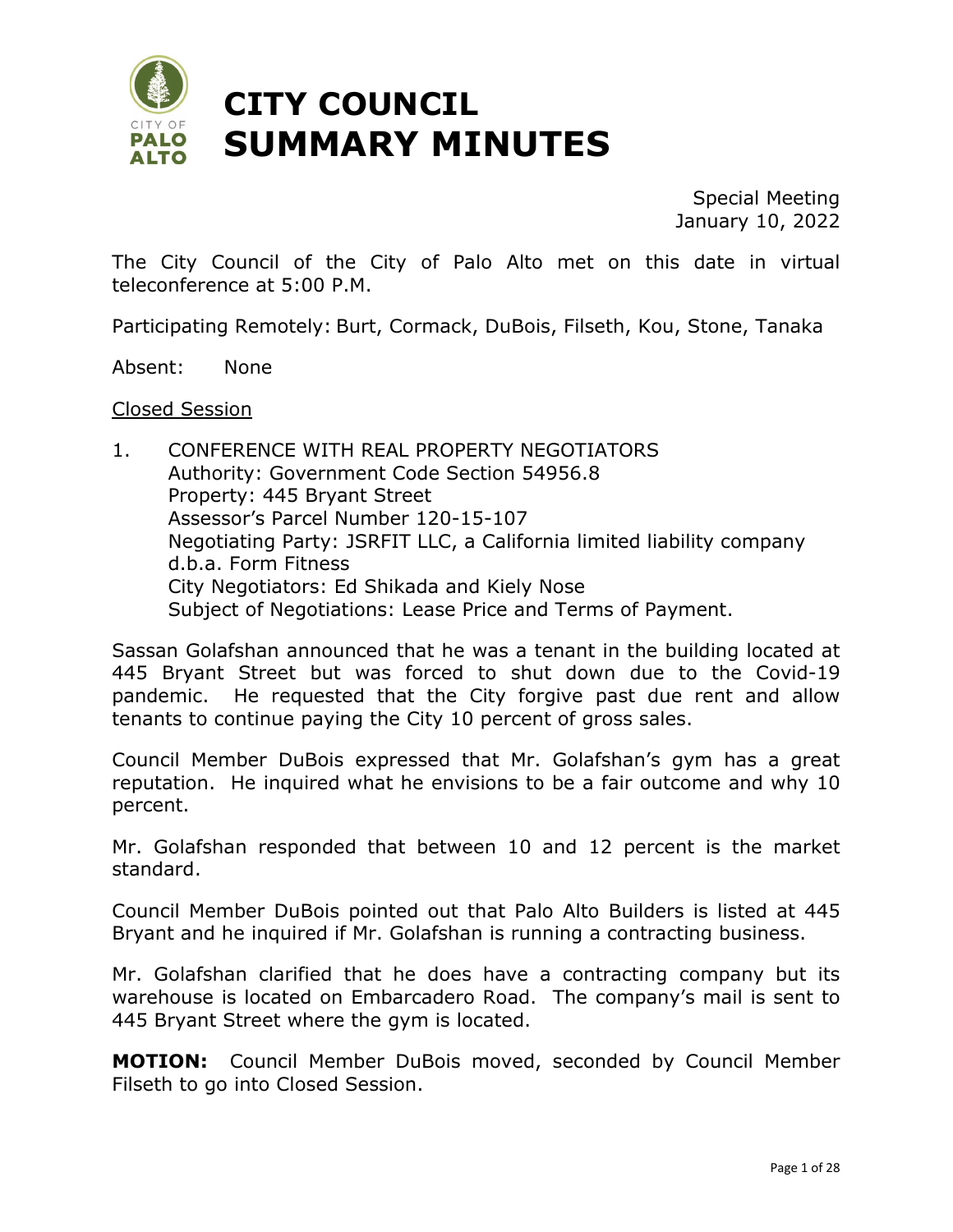#### **MOTION PASSED:** 7-0

Council went into Closed Session at 5:09 P.M.

Council returned from Closed Session at 6:28 P.M.

There were no announcements for the public from Closed Session.

#### Agenda Changes, Additions and Deletions

None

#### Public Comment

Aram James recommended that the Council explore whether the City Manager's private memos that are sent to Council Members is legal. He asked if Police Agent Thomas DeStefano left the police force voluntarily and was there a special deal made with Police Capitan Zach Perron.

Winter Dellenbach referenced the Palo Alto Daily Post article that spoke about the Senate Bill 9 development located in Barron Park. The buyer of the property shared that while he lives on the property, he will be doing more Senate Bill 9 projects in Silicon Valley. She concluded that the requirement that the owner lives on the property for 3-years for Senate Bill 9 projects will be hard to enforce.

#### Consent Calendar

Vice Mayor Kou abstained on Agenda Item 8.

**MOTION:** Council Member Dubois moved, seconded by Council Member Burt to approve Items 2-9.

No Public Comments.

- 2. Approve Minutes from December 6th and 13th, 2021 and January 3, 2022.
- 3. Approval of Contract C22181106 with Universal Site Services Inc. for a Total Not-to-Exceed Amount of \$1,214,373 Over a Five Year Term for Scheduled and On-Call Steam Cleaning Services at Various City Locations.
- 4. Adoption of Labor Agreements with 1) Service Employees International Union Hourly (SEIU-H) Unit, 2) Utilities Management and Professional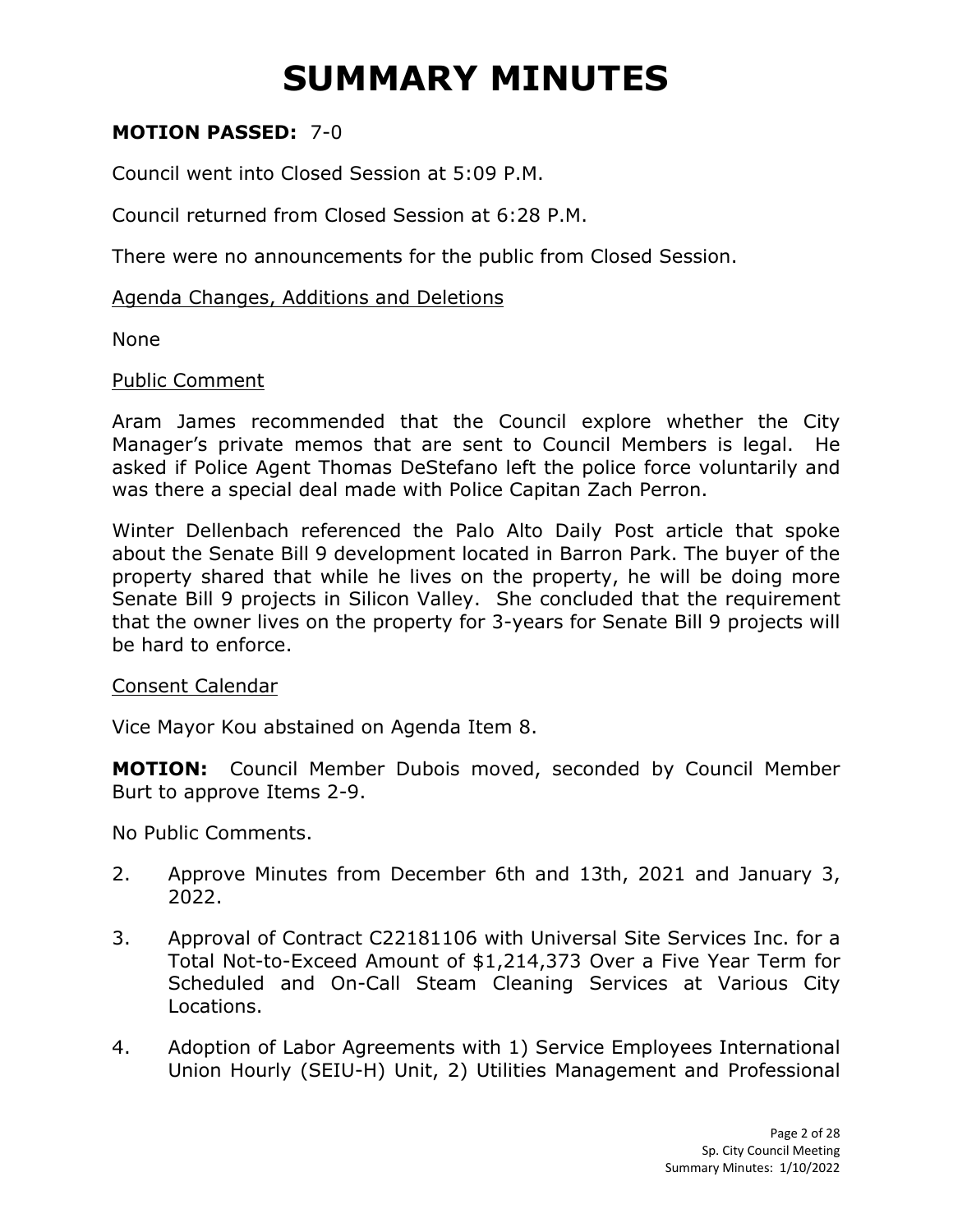Association of Palo Alto (UMPAPA), and 3) Service Employee International Union (Classification Revision).

- 5. Adopt a Park Improvement Ordinance for the Replacement of the Palo Alto Flood Basin Tide Gate Structure in the City's Baylands.
- 6. Adoption of Two Resolutions **10012 and 10013** Authorizing Participation in the California Arrearage Payment Program (CAPP) for Gas and Electric Utilities, and the California Water and Wastewater Arrearage Payment Program (CWWAPP), Including Acceptance of Funds and Crediting Eligible Utility Accounts; and Approval of Amendments to the Fiscal Year 2022 Budget Appropriation Ordinance for the Electric, Gas, and Water Funds to Account for CWWAPP and CAPP Funds.
- 7. Adoption of an Interim Ordinance Amending Titles 16, 18 and 21 in Response to Senate Bills 9 and 478, Including Amendment to the City's Affordable Housing Requirements for SB 9 Projects. CEQA Status: This Action is not Considered a Project or is Exempt from CEQA in Accordance With Government Code Sections 66411.7(n) and 65852.21(j) or Section 15061 of the State CEQA Guidelines.
- 8. SECOND READING: Adoption of Ordinance **5539** Restating Procedures For Expedited Permitting Processing For Electric Vehicle Charging Systems (FIRST READING: December 13, 2021 PASSED: 6-0, Kou absent).
- 9. SECOND READING: Adoption of Park Improvement Ordinance **5540**  for Renovations at Cameron Park (FIRST READING: February 8, 2021 PASSED: 7-0).

#### **ITEMS 2-7, 9 OF MOTION PASSED:** 7-0

#### **ITEM 8 OF MOTION PASSED:** 6-0, Kou abstain

#### City Manager Comments

Ed Shikada, City Manager stated that the City may have to make changes to community services as employee availability becomes more impacted by COVID-19. He encouraged folks to use virtual appointments instead of coming in person for City services. The City may have to reduce walk-up services at the libraries and City Hall. He mentioned that folks now must isolate for 5-days if they test positive for COVID-19. Vaccinations and boosters are readily available but Covid tests have become scarce. Free COVID-19 tests are available but limited at Mitchell Park on Tuesdays and City Hall on Wednesdays. Palo Alto Unified School District (PAUSD) has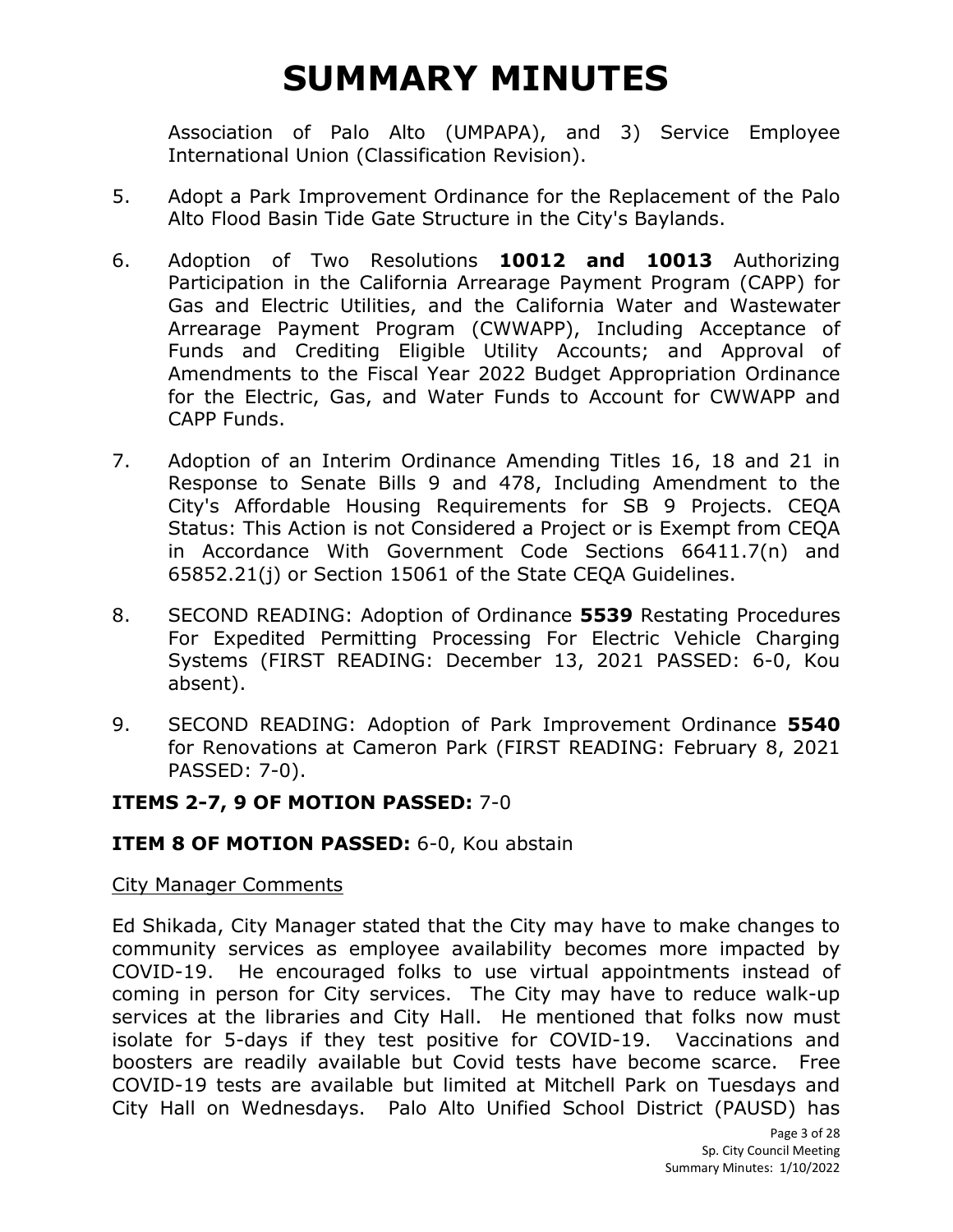limited testing to only students and staff at Cubberley Pavilion. The annual Martin Luther King Jr. celebration has been made into a virtual program. There will be no City Council meeting on January 17, 2022. The January 24, 2022 Council meeting will be held virtually but the January 31, 2022 Council meeting may be a hybrid. Upcoming items for the January 2022 meetings included tax ballot measures, Objective Standards Ordinance adoption and the community gymnasium project. Council's annual retreat will be held on February 5, 2022. He encouraged the community to provide input for the Council's priority discussion by taking the survey on the City's website. He shared a video that highlighted the City's accomplishments for the year 2021.

The City Council took a break before hearing the next item.

#### Action Items

10. PUBLIC HEARING: Staff Recommend the City Council Review the North Ventura Coordinated Area Plan (NVCAP) Preferred Alternative, Take Public Comment, and Endorse the Preferred Alternative.

Planning and Development Director Jon Lait reminded the Council that they have held several public hearings on the North Ventura Coordinated Area Plan (NVCAP). Council provided Staff with direction at prior meetings and Staff is returning to report back on their findings. He recommended that Council provide feedback on the components that are right as well as on aspects that did not capture Council's interest or intent.

Planning Manager Clare Campbell remarked that Staff last presented the NVCAP to Council at their September 2021 meeting. Following this meeting, Staff will begin to develop the plan in earnest and begin the Environmental Impact Report (EIR) with possible adoption in fall 2022.

Principal Manager Sheldon Ah Sing requested that Council confirm that Staff interpreted the September 9, 2021 motion correctly. Regarding letter J of the motion, Staff is in negotiating with the consultant regarding the remaining work. Regarding letter L of the motion, Staff has engaged in dialog with property owners regarding the plan. The next steps included confirmation from Council regarding the preferred plan alternative. Then the consultant will refine and expand the preferred alternative, analyze traffic, transportation improvements and initiate the California Environmental Quality Act (CEQA) review. Council will then consider the analysis and refinements and direct Staff to prepare the draft plan and develop the EIR. Regarding the draft preferred plan alternative, the plan highlighted the properties parallel along Park Boulevard and requested that Council consider amortizing the existing uses to allow residential. Also, to explore expanding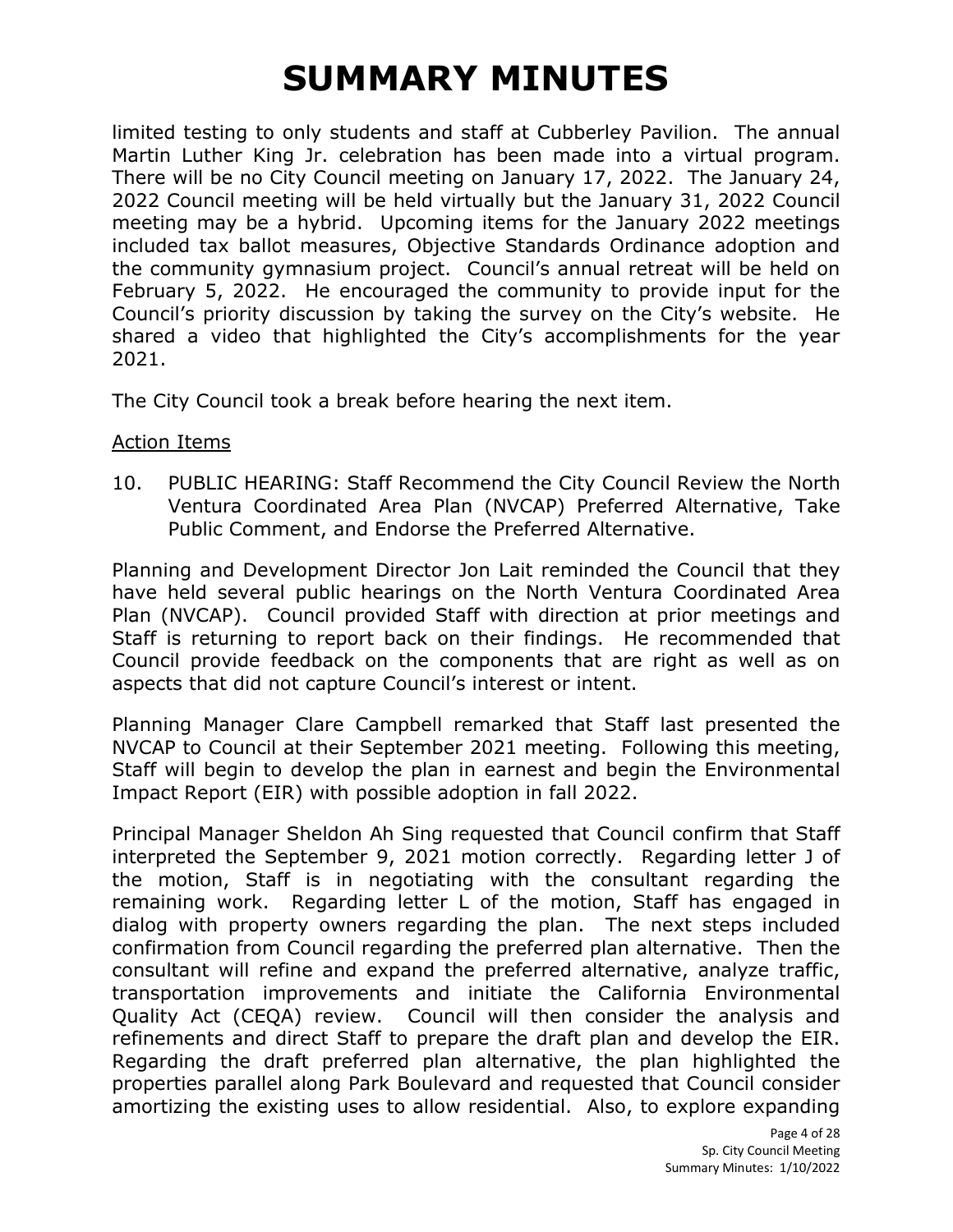the creek path, continue the bike path adjacent to the railroad and consider Park Concept Three for the creek for full naturalization. Regarding 340 Portage Avenue, the Cannery building will be retained and the plan recommended research and development (R&D) uses in the building. Also, to expand residential and retail uses along Park Boulevard, increase height for adaptive reuse of the Cannery, and have multi-family residential uses in the Cannery's existing parking lot. Regarding the Ash building, the plan proposed to preserve the building for creative art uses. For the properties located in the 6-acre planned area by Lambert Avenue and El Camino Real, the plan recommended that office and commercial spaces be converted to residential with options for ground-floor retail. Staff recommended that the Housing Incentive Program (HIP) be expanded into the planned area to allow for more density. Long El Camino Real the plan proposed to have groundfloor retail and allowed for an addition 5-feet in height for commercial. Regarding the residential/mixed-use corridor of El Camino Real and Page Mill Road, there would be no change to the R-1 zone. Along Olive Avenue, the parcels would be up zoned to R-2 and along Ash Street, the office and industrial designation would remain. Regarding 395 Page Mill Road, the existing office is recommended to be retained and allow for multi-family residential on top of the existing office as well as allow up to 50-feet in height and increase density. The realistic build-out of the preferred plan alternative assumed redevelopment of a portion of the larger, underrealized sites. The plan assumed no loss of residential spaces but predicted a decrease for office and retail space. Open space will increase from zero to 2.0 to 5.2 depending upon maximum build-out. The plan would increase below-market-rate housing and the residential population. Jobs and retail would decrease but 30 new housing units would be needed to support any new jobs. Parks and open space would total 1.6 to 1.7 acres per 1,000 new residents from realistic to maximum residents.

Consultant Jean Eisberg noted that the plan included townhomes, mid-rise, apartments and condominiums which may be both 100 percent residential projects or ground-floor retail projects with up to four stories of housing. The plan proposed to increase the height limit in several locations and increase density up to 120 dwelling units per acre. The realistic potential is 530 new units if all of the opportunity sites were turned over, but the redevelopment of the two largest sites was unlike. To encourage more affordable housing, two key strategies were identified. First was the Density Bonus Program for 100 percent affordable projects located on the southern stretch of El Camino Real and mid-block on Page Mill Road. The program would allow heights to be up to 70-feet and would remove residential density limits. The second strategy was to increase inclusionary housing up to 20 percent for for-sale townhomes, maintain 15 percent for condominiums and maintain the In-Lieu Fee for rentals. Regarding office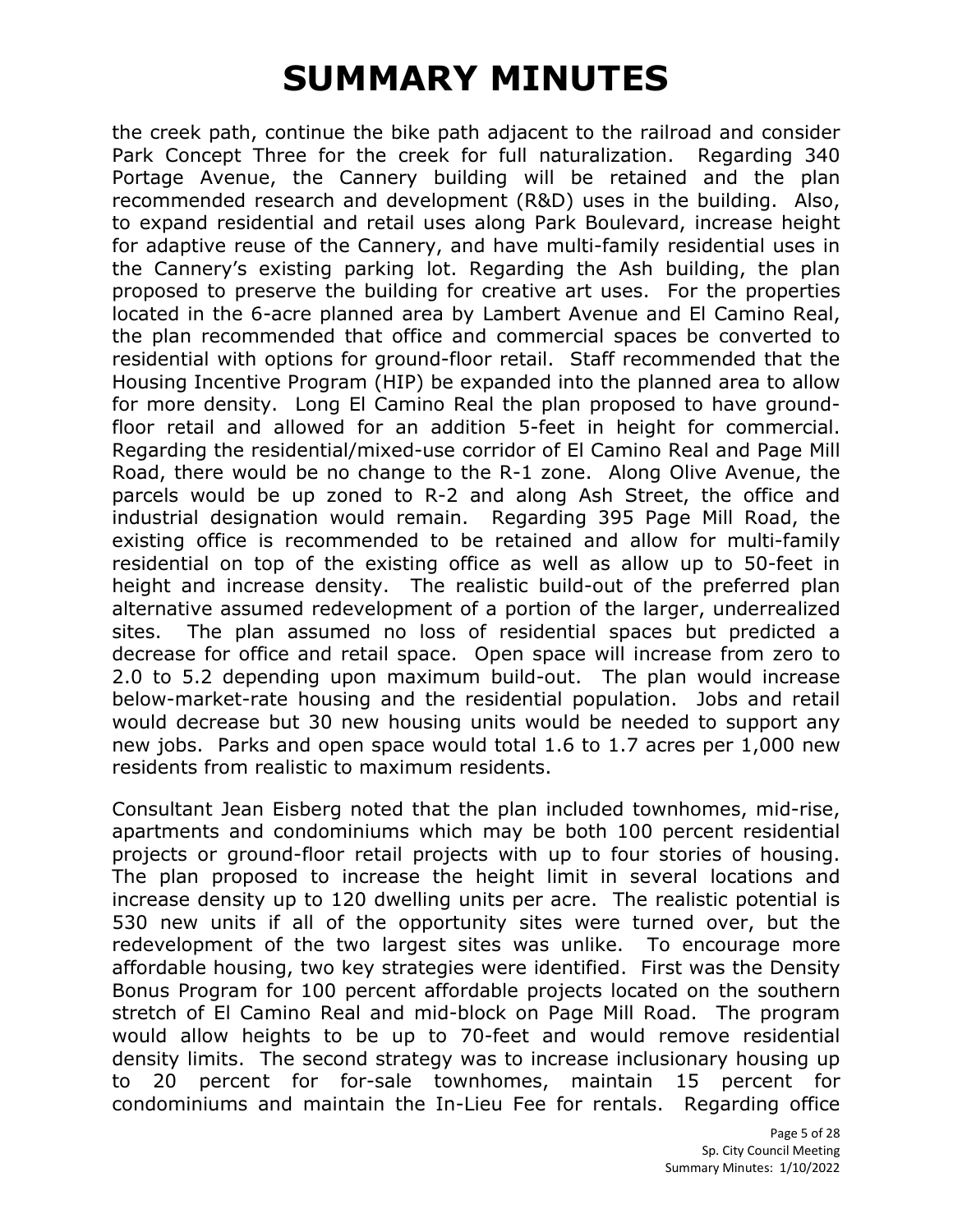and the amortization strategy, it would take a minimum of 15-years to conduct economic studies per the amortization schedule outlined in the Zoning Ordinance. This option was not popular with owners who wished to retain their office and R&D uses. Regarding retail incentives, Staff proposed to allow a 5-foot height bonus, 55-feet in total, to allow for taller ground floor retail with four stories of residential above. The plan proposed to have retail along El Camino Real and Park Boulevard. The second component of the retail strategy was to have the commercial parking ratios be a blended rate of one space per 250-square feet. Also, to exempt the first 1,500 square feet of retail from parking requirements. Regarding open space, Staff is pursuing strategies to generate different types of open space. Many members of the public made comments about the lack of open space in the preferred plan. Staff recommended that Council consider Park Option 3 for Matadero Creek. The plan does not envision the two large park sites due to the City not owning the parcels. One key policy in the preferred plan was that the Park Impact Fees that are collected within the area would be spent within the NVCAP. Staff recommended that Council consider lowering park dedication requirements from 50 to 30 units which would impact the Citywide Subdivision Ordinance. The preferred plan would retain the Cannery building and use it for housing as well as locate housing on the surface parking lot. Owners of the Cannery have expressed that redevelopment is unlikely under the proposed conditions. Regarding 396 Page Mill Road, the existing office uses would be retained, the height would increase to up to 55-feet and allow up to 120 dwelling units per acre for mid-rise housing along Ash Street. The tree canopy and bioswale would be retained on Olive Avenue. Owners of 396 Page Mill Road have expressed that redevelopment is unlikely under the proposed conditions. Regarding residential parking ratios, the findings from the 2018 Fehr and Peers study suggested a 0.6 to 1.0 space per bedroom ratio to meet peak demand. Staff recommended that the parking maximum be set at one parking space per one bedroom and two parking spaces per two bedrooms. The minimum would be 0.5 parking spaces per unit. The maximum and minimum would be paired with other multi-model strategies. Regarding employment density, the preferred plan used the Valley Transportation Authority (VTA) standard of 3.4 jobs per 1,000-square foot of office. The ratio would be used in the countywide traffic modeling and NVCAP trip generation. Staff requested that Council provide feedback on the tradeoffs between the desire for housing and parks but no new office space, office amortization, creek naturalization, reduced parking with multimodal incentives, and alternative employment density metrics.

Mayor Burt asked for clarifying questions.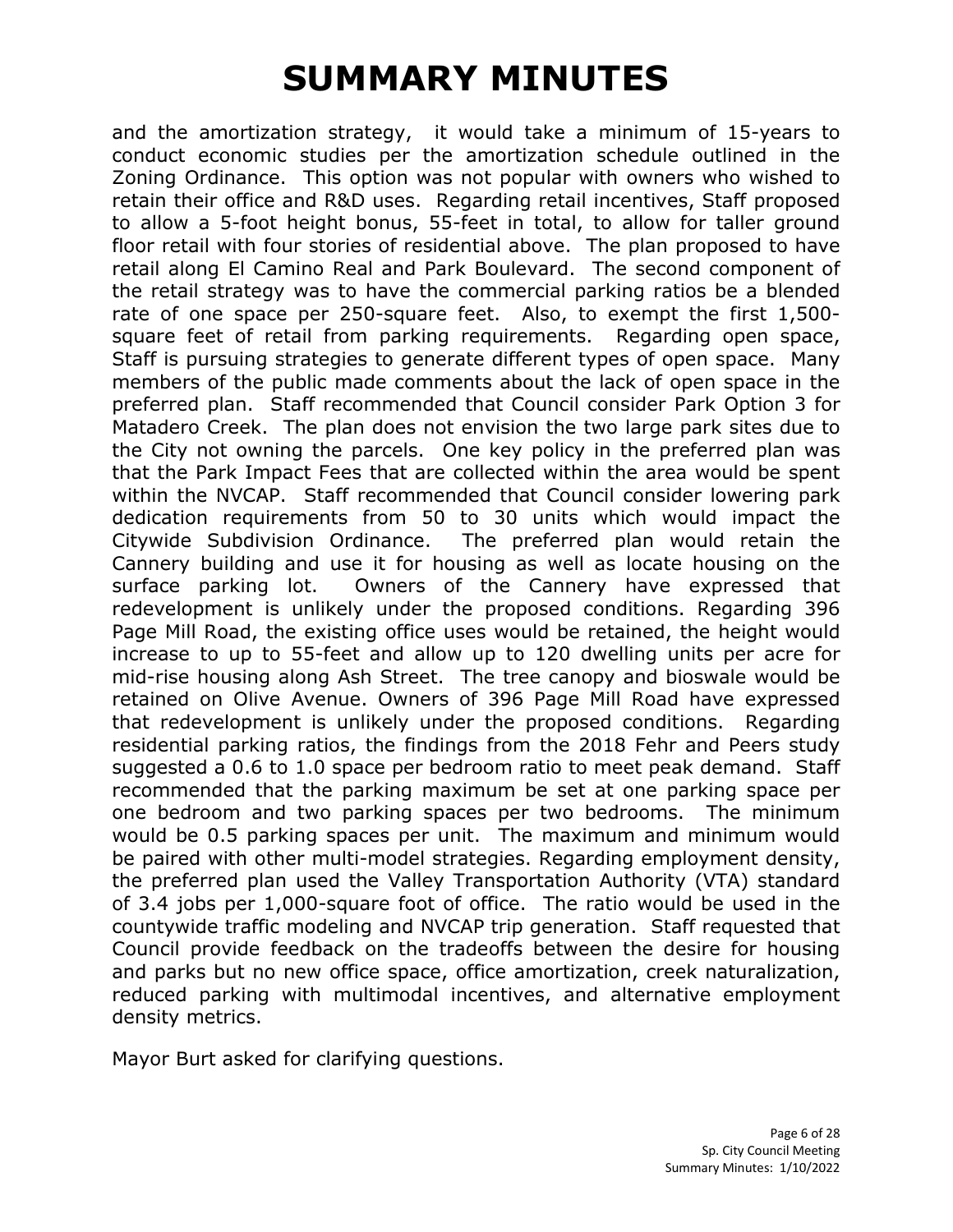Vice Mayor Kou suggested that Council hear from the Planning and Transpiration Commission (PTC) representative and/or the Architectural Review Board (ARB) representative.

Mayor Burt suggested that Council ask clarifying questions and then allow the representatives to speak.

Council Member DuBois asked if there is a draft plan in the Packet.

Mr. Ah Sing clarified that the draft plan is the diagram and the concepts.

Assistant Planning Director Rachel Tanner noted that the draft plan will be more detailed and more robust than the presented conceptual plan.

Council Member DuBois inquired if the draft plan will come before Council for discussion.

Ms. Tanner confirmed that is correct.

Council Member DuBois asked for clarification regarding ground floor commercial and ground floor retail.

Mr. Ah Sing clarified that it means retail-like services.

Council Member Filseth inquired if location could be criteria for amortization.

Mr. Ah Sing answered yes.

Council Member Filseth asked in practice, is there a difference between what Impact Fees would generate versus Quimby Act.

Mr. Lait informed that Staff would have to research that further.

Ms. Tanner inquired if Council Member Filseth is asking if there is a monetary difference in terms of value.

Council Member Filseth answered yes.

Ms. Tanner explained that the biggest difference is having dedicated land that is associated with 30 or more units in one development.

Council Member Filseth noted that the problem is that the land will be attached to the specific project. That would result in little pieces of dedicated land as opposed to a large parcel.

Ms. Tanner confirmed that Staff would research what the dollar value would be.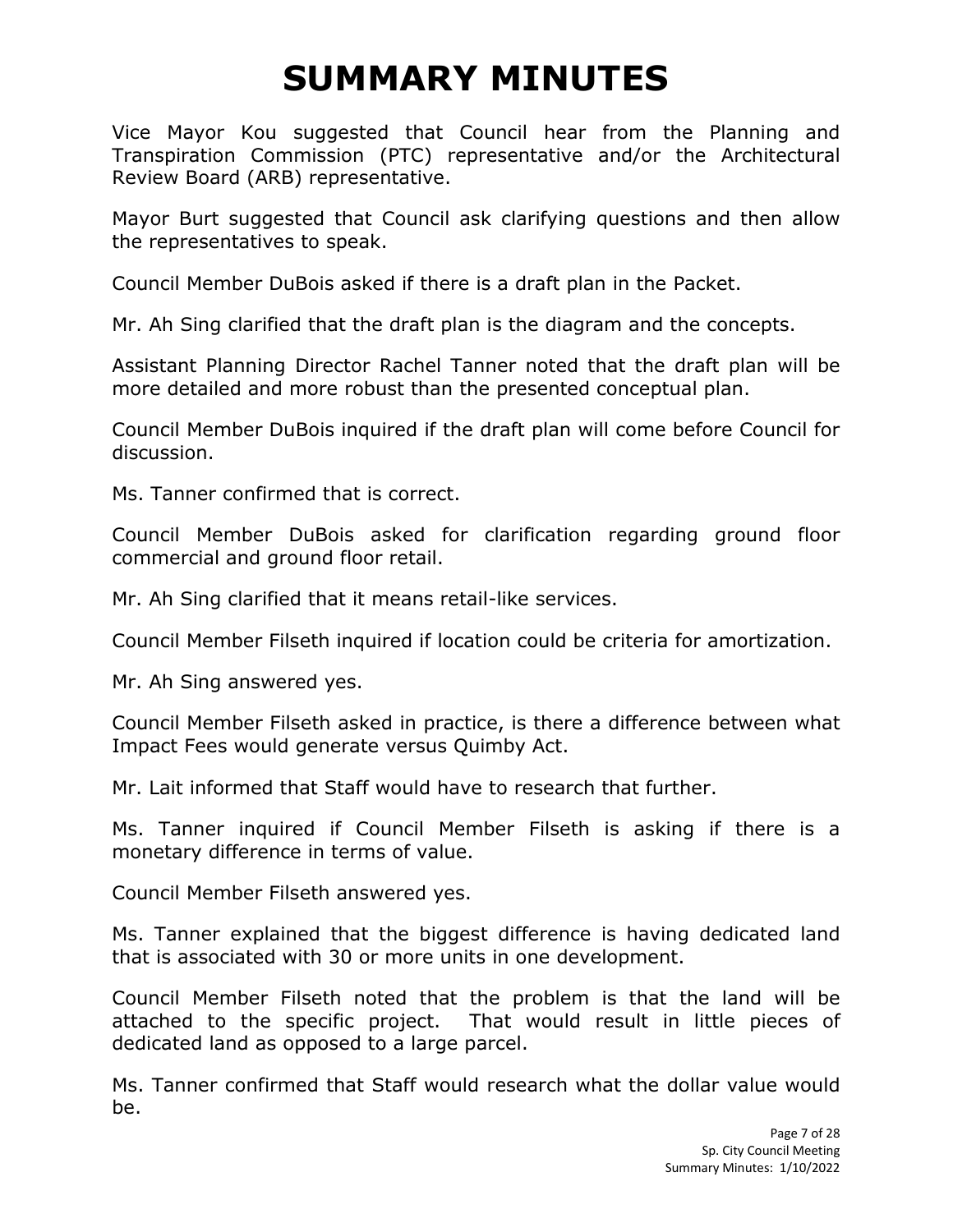Mayor Burt requested that Staff verify the City's statute regarding the adoption of park dedication requirements over 50-units based on the Quimby Act.

Mr. Ah Sing confirmed that 50-units is the current standard and is consistent with the Quimby Act.

Mayor Burt mentioned that workforce housing is based upon the number of bedrooms and not based on the size of the unit. This resulted in very expensive units per square foot that qualify under the City's current definition of workforce housing. He asked if Staff has any solutions to the problem.

Ms. Campbell articulated that Staff will follow up on that with the consultant.

Mr. Lait noted that the preferred plan alternative was not reviewed by the PTC.

Doria Summa (PTC Rep) commented that she cannot speak to the version before the Council as it was not the version that the PTC discussed.

Rebecca Sanders appreciated Ms. Eisberg's presentation and that Staff is trying to juggle the different demands of Council, developers, and the community. Several concerns she had about the preferred plan alternative included the lack of truly affordable housing, the delay to adopt amortization and little park space. She concluded that the Ventura Neighborhoods cannot be the housing solution for the City.

Gail Price, a member of Palo Alto Forward, summarized the letter that was sent from Amy Sung to Council. Palo Alto Forward supported Alternative 3b, as have many residents, and did not support the preferred plan alternative.

Aram James noted that there is a lot of history in the NVCAP area. He wanted to know how the preferred plan alternative will address very lowincome housing.

Hamilton Hitchings recommended that Council eliminate the workforce housing program because it starved affordable housing out of the project. He suggested that there be more below-market-rate housing that is 80 percent of average median income (AMI) and that 20 percent of the units in the plan be 80 percent of AMI or below. Also, that retail be reduced to only El Camino Real and to amortize out office. He remarked that three to four units per employee for parking is too low and should be 200-square feet per employee. He concluded that the City should incorporate more parks into the plan.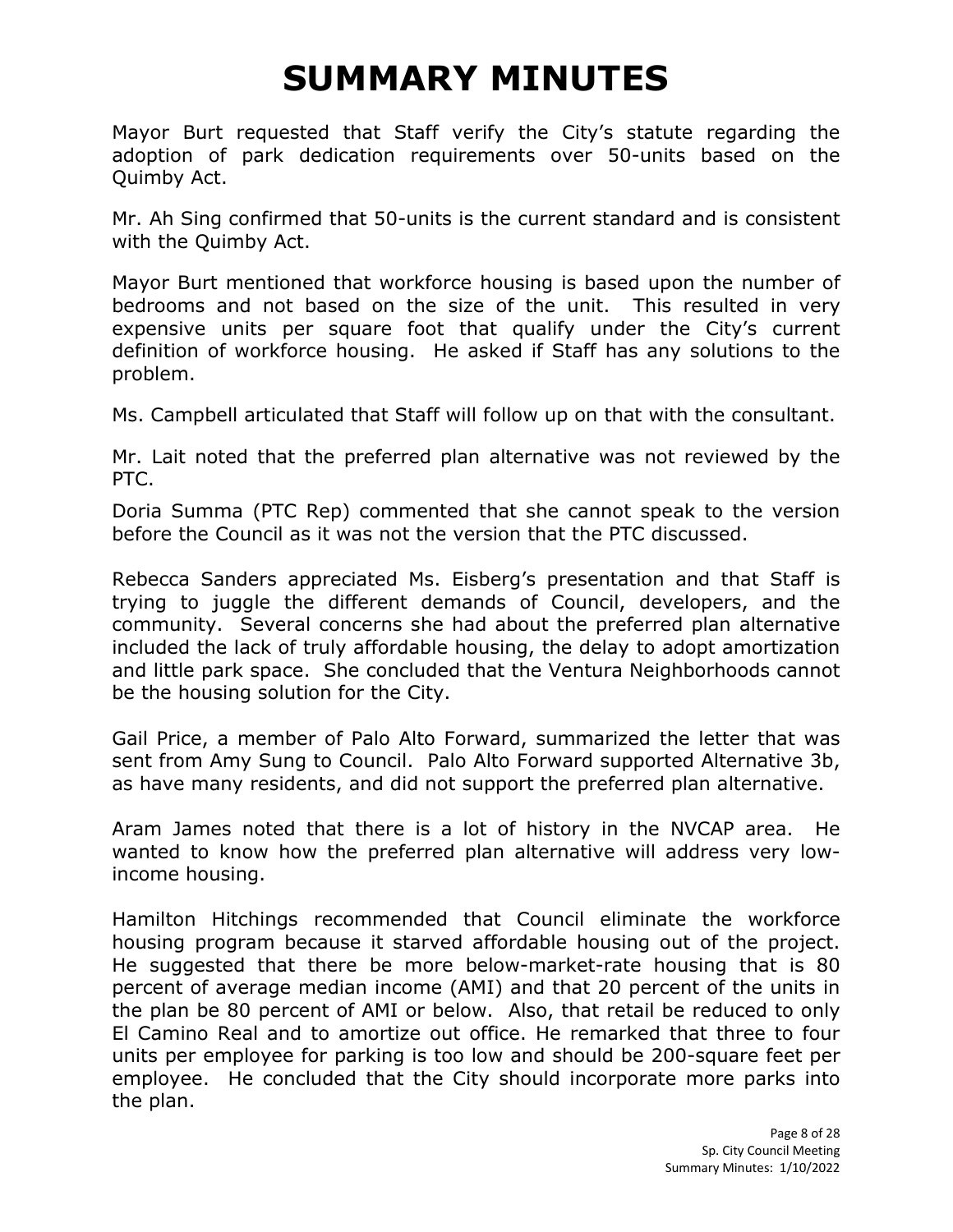Kristen Flynn welcomed the changes for allowing high-density bonuses for affordable housing projects, the reduced retail at targeted locations, the reduction to parking requirements and the 20 percent affordable units for for-sale. The Ventura Neighborhood has a unique mix of industrial uses, small lots, affordable housing, rental housing, and workforce housing. The mix has caused the neighborhood to be conditionally underserved by parks and other City amenities. The NVCAP plan is an opportunity to right historic wrongs while preserving and enhancing the neighborhood. She concluded that no plan should be accepted if it does not adhere to the ratio for parks that is outlined in the City's Comprehensive Plan.

Cedric de la Beaujardiere appreciated that Council supported the naturalization of Matadero Creek and strongly urged Council to adopt the Staff recommendation of Park Option Three for the creek. He noted that 300-square feet is way too low for estimated employment density. He encouraged incentives for rooftop gardens, balconies, a requirement for step-backed heights to adjacent single-family neighborhoods and to preserve the monitor rooves on the building located at Ash Street.

Susan Stansbury encouraged the full restoration of Matadero Creek to the widest width possible and that the project constructs truly affordable housing.

Keith Reckdahl spoke on behalf of himself and commented that the 294 square feet per office employee is almost twice the value recommended by Jay Paul's planner during a prior Council study session. The proposed transportation incentives are not likely to reduce parking demand and any significant changes should be supported by data. He recommended that Council reevaluate the Impact Fees so that they can be used for park acquisition. He encouraged Council to adopt amortization for office space. He agreed that NVCAP is park starved and that the City should consider the offer made by a local citizen to construct a gym in the NVCAP area.

Terry Holzemer spoke about the history of 340 Portage Avenue and encouraged the Council to consider that during their deliberations. He supported a plan that allowed for the maximum number of 100 percent affordable housing. He concluded that reducing parking in a high-density area does not make sense and requested that Council include the Ventura Neighborhood community in the process.

Jeff Levinsky stated that residential parking requirements should not be lowered. He encouraged the City to move forward with the amortization of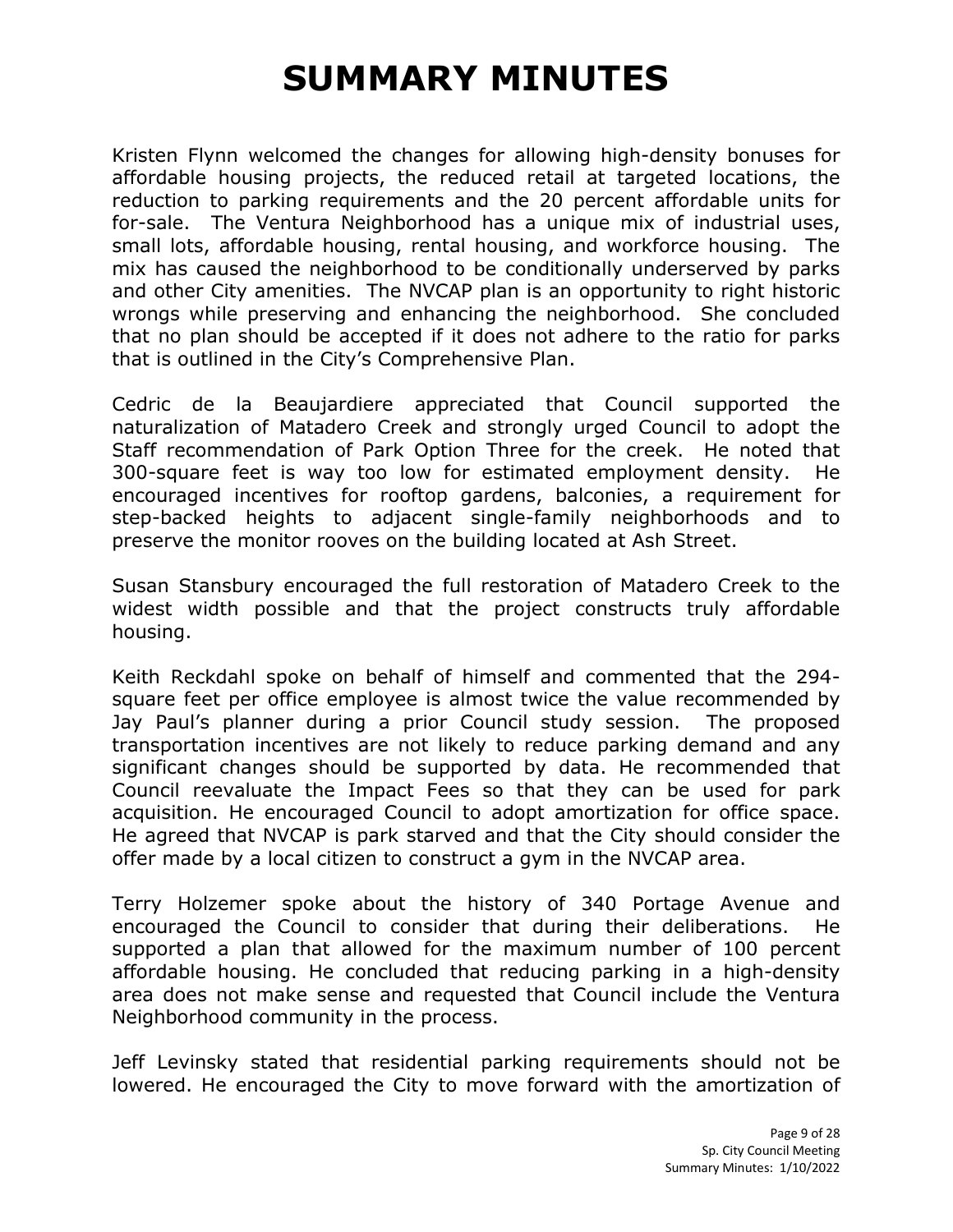office space. He agreed that Ventura Neighborhood needs parks, community resources and truly affordable housing.

Mayor Burt mentioned that a Council subcommittee made of Council Member DuBois and Vice Mayor Kou was appointed to discuss possible resolutions with the Sobrato family. He invited them to provide an update to Council.

City Attorney Molly Stump asked the Planning Director to state if it is appropriate and permissible under the agreed-upon rules to provide a report out.

Council Member DuBois clarified that his report does not include confidential material. He requested that during the discussion that Council Members share what their interests are in terms of community benefits.

Council Member Stone asked if the Palmer Fix will be implemented in the NVCAP.

Mr. Ah Sing confirmed that is one consideration before Council.

Council Member Stone wanted to know if this is the first time the City has used the Palmer Fix.

Mr. Lait believed the Palmer Fix is an alternative approach as opposed to the baseline zoning inclusionary requirements that are part of an incentive package.

Ms. Eisberg clarified that the inclusionary requirement would be the same except with an increased threshold for inclusionary housing for for-sale townhome projects. The inclusionary housing for rental projects is the In-Lieu Fee.

Mr. Lait added that the Palmer Fix would not be applied Citywide.

Council Member Stone asked why the recommendation is that In-Lieu Fees apply to only rental units.

Ms. Eisberg restated that it is the existing requirement and was recommended to continue based on the Strategic Economic Analysis.

Council Member Stone remarked that the Palmer Fix should be a Citywide initiative. He shared his concerns regarding In-Lieu Fees and encouraged Staff to explore that concept closer. He inquired if 100 percent workforce housing has the same incentives as 100 percent affordable housing.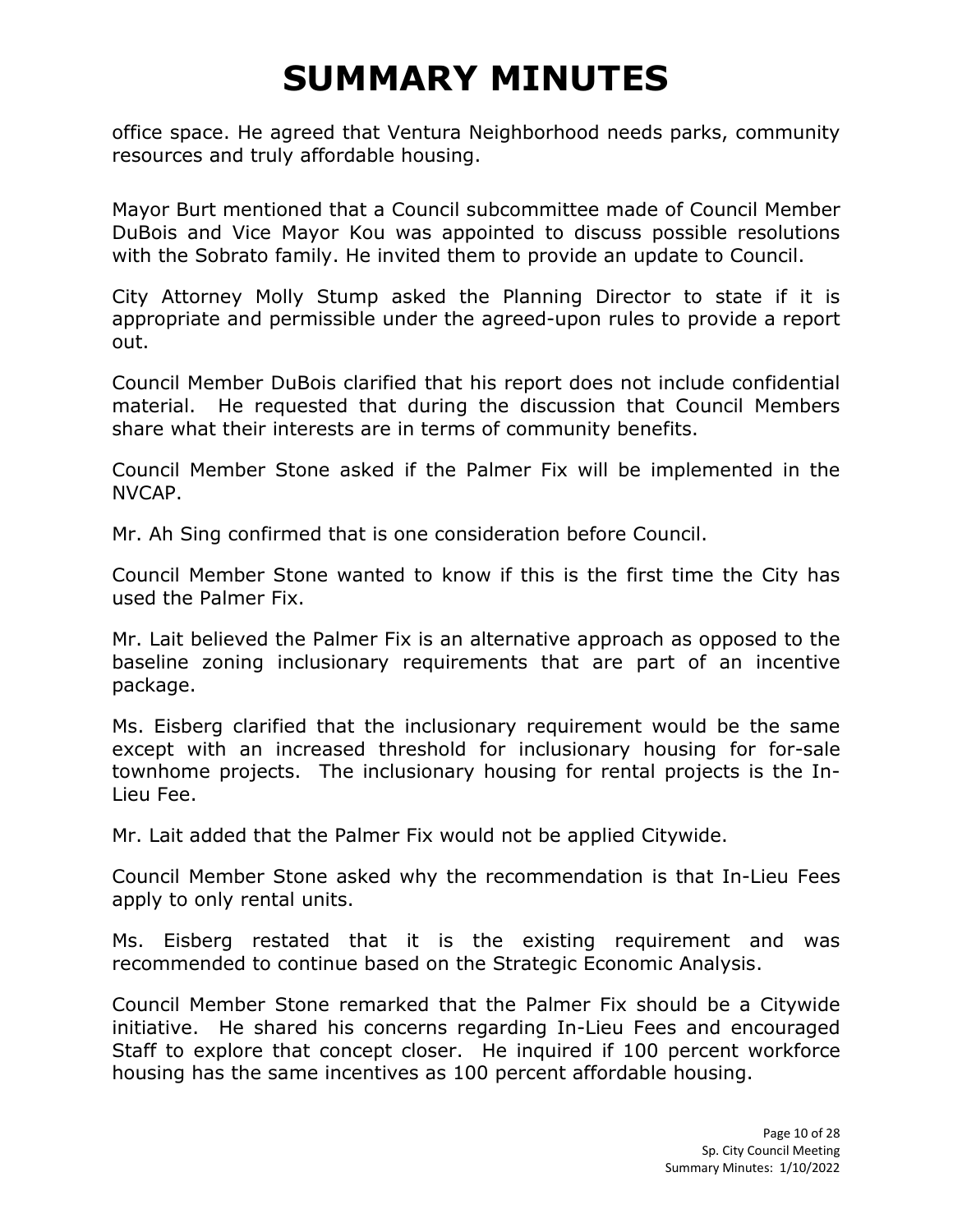Mr. Lait explained that affordable housing has its own concessions and subsidies are not offered for workforce housing. He acknowledged the feedback from Council and the Community that Staff should focus on a lower percentage of AMI for workforce housing.

Ms. Eisberg noted that Council can direct Staff not to pursue workforce housing or Council can instill more parameters around it.

Council Member Stone noted that the subsidies are state and federal subsidies, not City subsidies.

Mr. Lait concurred.

Council Member Stone mentioned that he is concerned that if the same incentives exist. Then there are not enough incentives for a developer to build 100 percent below-market-rate housing for low-income over 100 percent workforce housing. He encouraged Staff to pursue the recommendation that workforce housing be removed from NVCAP if it interferes with affordable housing production.

Council Member Cormack appreciated that the Staff report included the project goals and objectives. She acknowledged the polling results that were received in the Finance Committee report that indicated that the community is strongly concerned about housing and homelessness. This data supported her primary objective of providing homes for people in the City. She inquired why the survey did not ask questions about parkland.

Ms. Tanner stated that the top priority for the working group was parks.

Mayor Burt understood that community facilities and infrastructure included parks.

Council Member Cormack asked if the realistic potential of the project is that it will provide 77 units of affordable housing.

Ms. Eisberg confirmed the project will produce 77 new affordable housing units.

Council Member Cormack inquired why redevelopment of the two largest sites is unlikely as proposed and what would it take to encourage redevelopment.

Mr. Ah Sing explained that 340 Portage Avenue and 395 Page Mill Road have shared that a housing project would not pencil out without additional office space.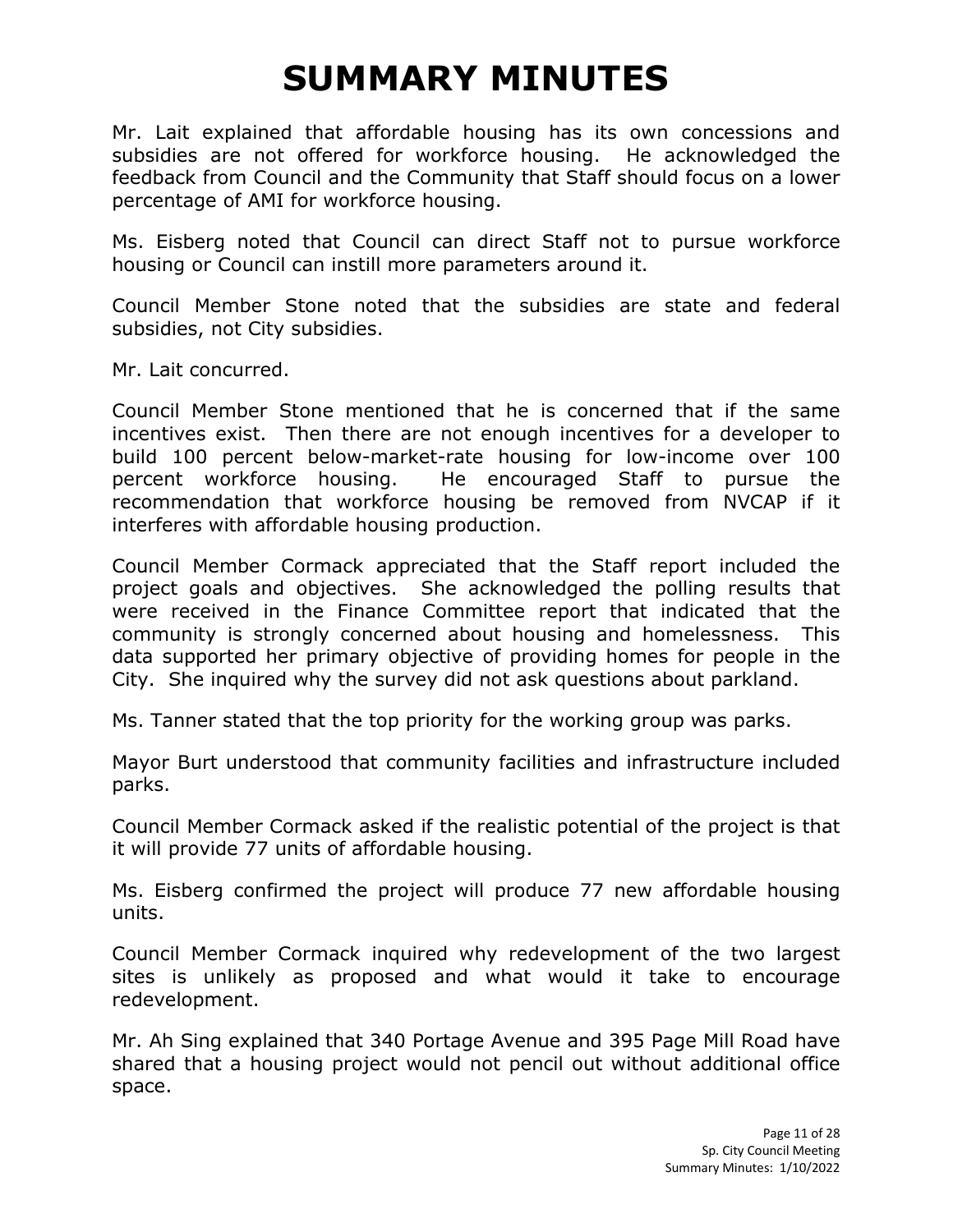Council Member Cormack asked if Option Three in the three categories would likely create redevelopment of the sites.

Mr. Ah Sing agreed that Option Three makes it feasible for the property owners to redevelop the sites.

Ms. Tanner noted that smaller properties that do not have large amounts of offices are highly likely to redevelop into housing.

Council Member Filseth commented that the NVCAP redevelopment issues are similar to the City of Mountain View's North Bayshore Plan. There was a clash between the City wanting more housing and the property owners wanting office. He remarked that the proposal has more guiding principles instead of an actual plan and he believed that that approach was a measured way to work through the project. He recommended that the City think beyond the current Regional Housing Needs Allocation (RHNA) and think more in terms of decades. That would allow flexibility for the City to implement pieces as resources and land become available. He suggested that the NVCAP process be synced with the Housing Element Working Group and the Housing Element update. As a starting point, he commented that the plan should focus on the empty spaces as opposed to redeveloping the larger occupied parcels. He shared that parkland space and where it will be located is his top priority. He supported Staff's recommendation to use amortization for office as the mechanism to fund parks. Council should reconsider the Park Impact Fees and should not rule out the NVCAP as a possible location for a public gym. He supported Mr. Hitching's comments regarding retail and commented that the City should consider how hard of a constraint the retail requirements will be. He inquired about the economics of building one floor of ground-floor retail plus four stories of residential versus only four stories of residential. He concluded that 3.4 jobs per 1,000 square feet of office space is too low.

Ms. Tanner shared that ground-floor retail is not usually included as part of the pro forma of development and is seen more as an amenity.

Vice Mayor Kou inquired why Staff was using the 1.23 persons per household from the 2014 to 2018 American Community Survey 5-year estimate. She pointed out that the COVID-19 pandemic has greatly changed the population.

Ms. Eisberg clarified that the figure referred to housing units needed to support new jobs. It should be 1.23 employed residents per household.

Vice Mayor Kou questioned if the timing of the report is not important for the consideration.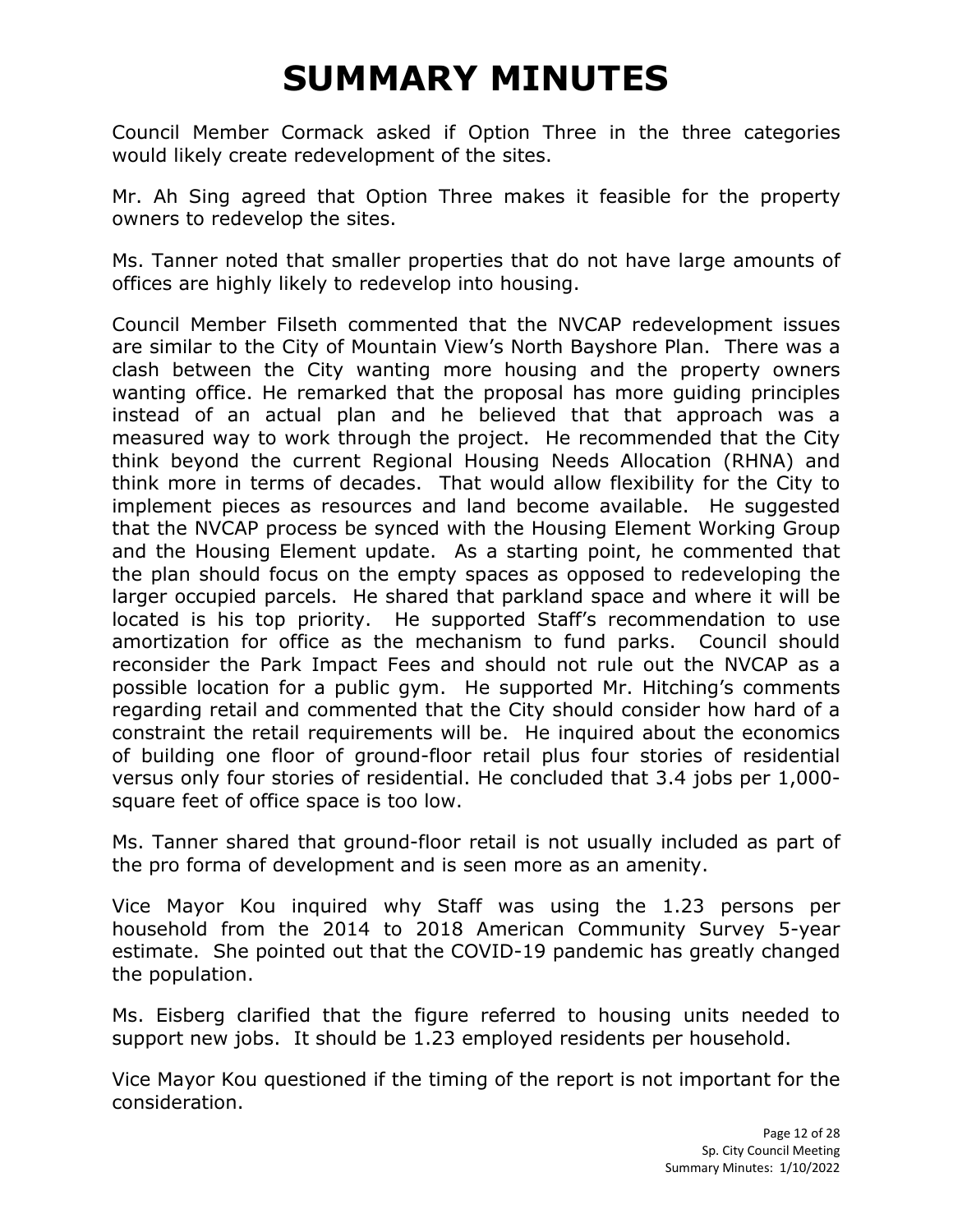Ms. Tanner indicated that the report is the best information that is available.

Vice Mayor Kou emphasized that the data in the report does not reflect the current situation and asked if there is more recent data available.

Ms. Tanner specified that it is challenging in a long-range plan to update data continuously, but Staff will explore if new data is available.

Vice Mayor Kou asked why some of the parcels zoned GM and RLOM along Park Boulevard are not going to be redeveloped.

Mr. Ah Sing confirmed that Staff was following Council's motion that adopted Alternative One.

Vice Mayor Kou encouraged Council to consider those sites to be redeveloped into high-density housing. She articulated that Staff's recommendation to lower the parking per unit does not align with the Fehr and Peers' report and is more dependent on public transportation. She noted that public transportation is not robust and she wanted to know what the mitigations will be if public transportation diminishes. She argued that just because high density is located near public transit, does not mean that the folks living there will use public transit. She encouraged Staff to reevaluate that. She asked how many housing units will the proposal yield and how many will be below-market-rate.

Ms. Eisberg confirmed that of the total unit count, 15 percent will be belowmarket units.

Council Member DuBois recommended removing the workforce housing incentives from Page Mill Road and El Camino Real. He did not support a height of 70-feet for only workforce housing. He asked if the height of 70 feet was only allowed along El Camino Real or was it allowed anywhere there is 100 percent affordable housing.

Ms. Eisberg specified that the only identified area is along El Camino Real.

Council Member DuBois expressed concern about having a height maximum of 70-feet on Page Mill Road. He noted that Page Mill Road was one of the view corridors outlined in the Comprehensive Plan. He asked if there would be required setbacks as the building goes up to 70-feet in height.

Mr. Ah Sing noted that the plan is only concepts, but the City could consider Objective Standards for height transitions.

Ms. Tanner confirmed that Design Standards will be addressed in the next step of the plan.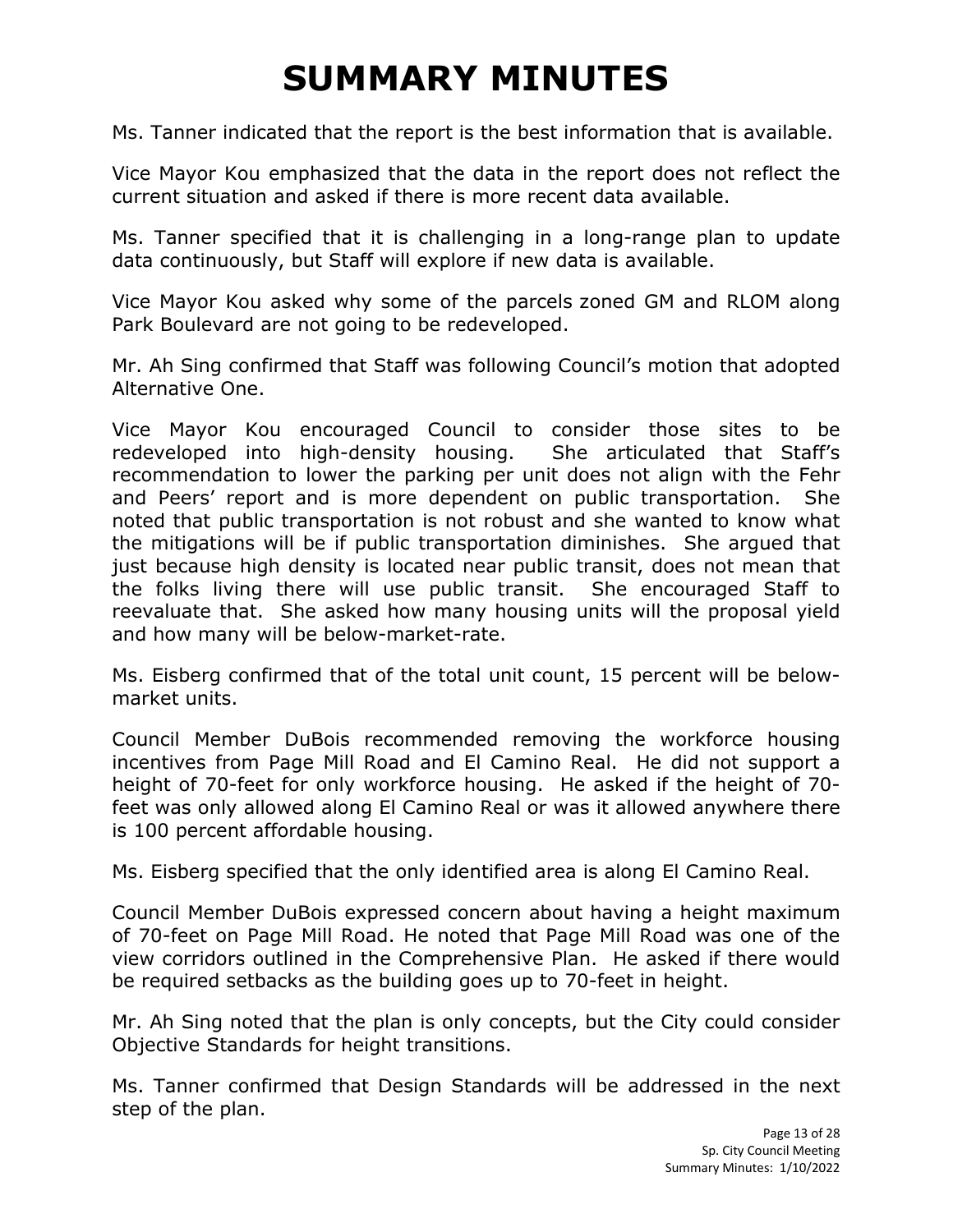Council Member DuBois supported having setbacks as a building increased in height. Also, to include gaps and trees on future renditions along El Camino Real so that the street does not become a wall of buildings. He requested confirmation that the 50-foot height limit would apply only to parcels with ground-floor retail.

Mr. Ah Sing confirmed that is correct, but there is potential for the larger sites to have those heights up to 55-feet in the interior portions of the parcels.

Council Member DuBois responded that if this is an incentive for retail, then it should be deed-restricted to retail. He was concerned that developers would use the incentive and then convert to office space in the future. Regarding parks and open space, the goal should be to create larger open spaces and not mini-parks, balconies, or rooftop gardens. He supported removing in-lieu options for projects over 50-units. He expressed concern regarding connectivity and recommended that Portage Avenue be open to vehicular activities. Concerning 395 Page Mill Road, the site was underdeveloped and the City should explore more options for the space. Several Council Members have concerns about under parking the project. In previous meetings he recalled recommending more parking for one-bedroom units and capping it at two bedrooms or more. Concerning letter K of the original motion, the intent was to create an R&D zone for lower-density office space and that was not included in the draft preferred plan alternative.

Council Member Tanaka had concerns about amortizing office. He believed that the plan should be supportive of new office and existing, to help fund the desired uses. Regarding naturalizing Matadero Creek, he supported having more parks but was concerned about usability and how widening the creek will impinge on the surrounding properties. He supported reduced parking and the multimodal concept. He predicted that employee density metrics have decreased substantially due to more companies allowing employees to work from home. The right direction was to explore fewer jobs per square foot.

Mayor Burt agreed that the VTA rate for jobs per square foot should be reexamined. As employers move to a hybrid model, they will have more employees per square foot but those employees will occupy the same square footage in different combinations. Concerning parkland, he stated it was implicit in the guidelines under the definition of community facilities and that was the way that the working group treated it. He mentioned that Boulware Park will be be expanded and he asked what type of parkland should be considered more directly for the NVCAP. He supported the concept of naturalizing Matadero Creek and constructing a riparian corridor. He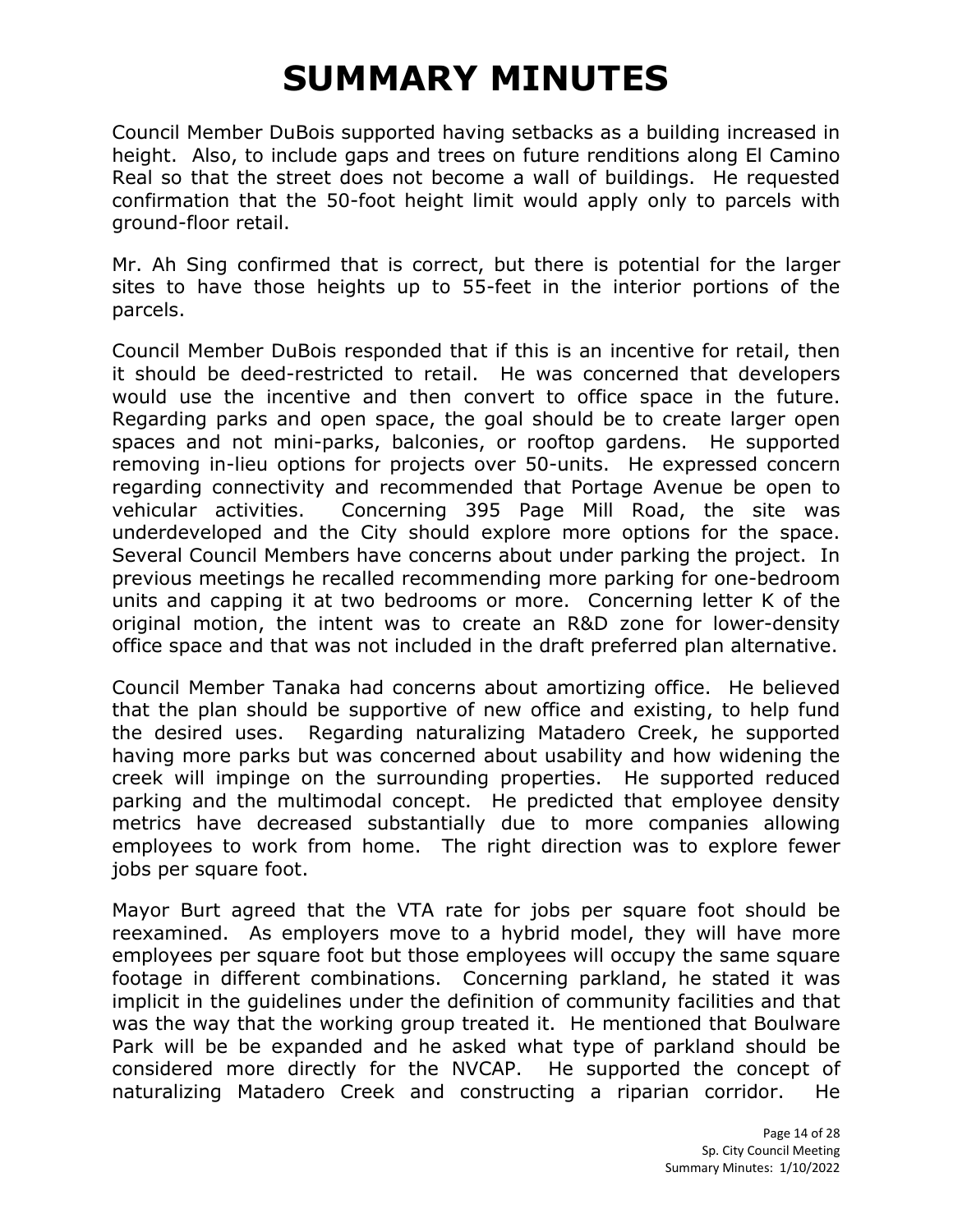suggested that the City partner with Santa Clara Valley Water for the creek restoration. Concerning parking, he agreed that what is in the proposal is inconsistent with the Fehr and Peers study. He supported strong Transit Demand Management (TDM) plans but noted that there are no studies that indicate that TDM programs reduce car ownership. He invited Council Members to provide second-round comments.

Council Member Filseth cautioned using office to pay for housing projects because it has to be done in a way that does not create more demand than supply. He mentioned that the assumption that employers will buy twice the amount of office space is a risky assumption given that many employers are moving to a work from home model. Concerning parking, he cautioned about having overly regulated parking requirements. The TDM concepts are effort-based and that was not strong enough to encourage folks to not have a car. He recommended a result-based effort instead of an effort-based effort and strong constraints that excess cars will not be parked in neighborhood streets. He asked if there is a part of the Cannery building that must be preserved as it stands. He supported Mayor Burt's comments that Matadero Creek should be restored to a riparian corridor. The next iteration of the process should include possible park locations. Also, that Staff think long-term and explore what tools can be used to allow parks to be built. Concerning workforce housing, he mentioned that the discussion was not limited to just NVCAP and the City needs to refine the definitions of affordable housing, workforce housing and inclusion rates. He noted that under the right circumstances a 70-foot height limit is reasonable for 100 percent affordable housing projects. He encouraged Staff to use the PHC approach until the City can refine the definitions of affordable housing, inclusionary and workforce housing.

Vice Mayor Kou agreed that naturalizing Matadero Creek is extremely important. Her concern with naturalizing the NVCAP section of Matadero Creek was the amount of newly acquired parkland. She expressed that unless there is identified parkland elsewhere, the parkland will be lost for the Ventura Neighborhood. She requested that the National Standards for Parkland be revisited and put as a high priority. Parkland should not be bike paths, balconies, or plazas. Concerning parking, many apartment complexes are unbundling their parking from the units. That factor has to be taken into consideration that the housing cost will increase which impacts affordability. Concerning the historical component of the Cannery building, she strongly believed that it is important to retain that history. She wanted to better understand if deconstructing half of the building would make the building lose its historic designation and if a Statement of Overriding Consideration would have to be made to deconstruct it.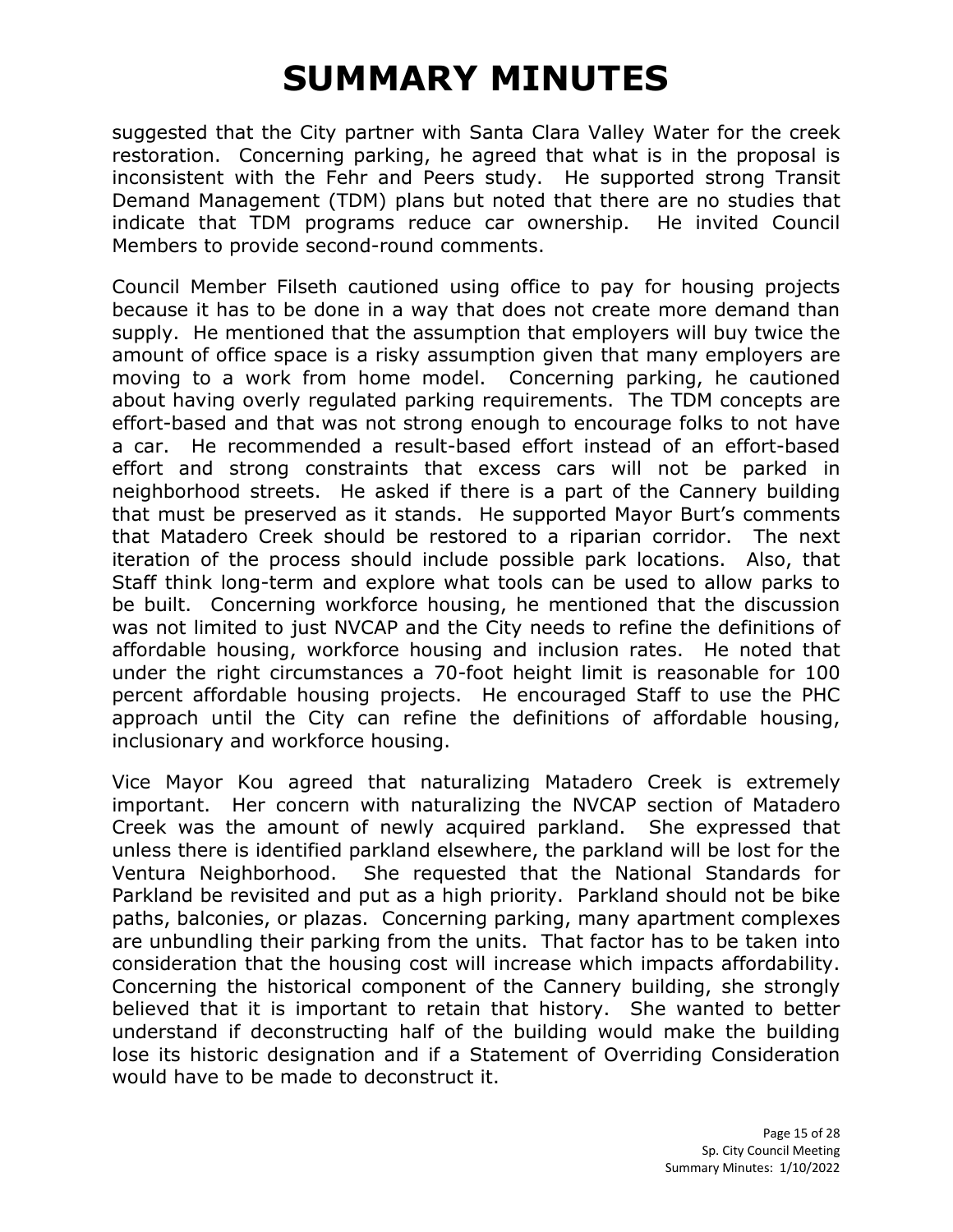Ms. Tanner answered that the Cannery has been identified as historically significant for events and persons. One way to honor that history was through interpretative exhibits. The building itself is not architecturally significant from a historical perspective. As part of the CEQA process to deconstruct the building, a Statement of Overriding Consideration is needed.

Council Member Cormack appreciated Council Member Filseth's comment that the City must think long-term as NVCAP moves forward. She acknowledged that developments that could potentially replenish the Affordable Housing Fund have diminished. Concerning retail, she agreed but shared that if retail is only located along El Camino Real. Then it is less walkable for folks located in the interior of the NVCAP. She encouraged the Council to reflect on where retail should be located for easy access. She thanked Staff for the exceptional bike facility concepts. She requested that Staff explain what the cost will be for naturalizing Matadero creek.

Ms. Tanner recalled that in 2018 the cost was \$16 million, but since then the cost has increased.

Council Member Cormack informed that the restoration of Matadero Creek is a long-term goal unless it becomes part of the City's Capital Infrastructure Plan. She asked for clarification on the conflicting requests to discuss amortization and the Staff report stating that it would be premature to do so.

Mr. Lait clarified that it would be premature to discuss amortization relative to 340 Portage Road because of the negotiations that were happening between the City and the Sobrato family. Staff requested Council's direction on amortization for the other properties.

Council Member Stone strongly encouraged the City to continue to pursue the strategy of adaptive reuse of the Cannery building. He supported the concept of having creative arts in the Ash Street office building. He emphasized that plaques and exhibits do not compare to a standing historic building. He supported widening Matadero Creek and providing as much parkland for the Ventura Neighborhood. He supported Council Member Filseth's comment that having a large park in the future is better than having smaller ones in the short term. He concurred with Mayor Burt and Council Member Filseth's thoughts regarding the lack of data that supported the recommendation that lowering parking requirements will result in fewer folks owning a vehicle.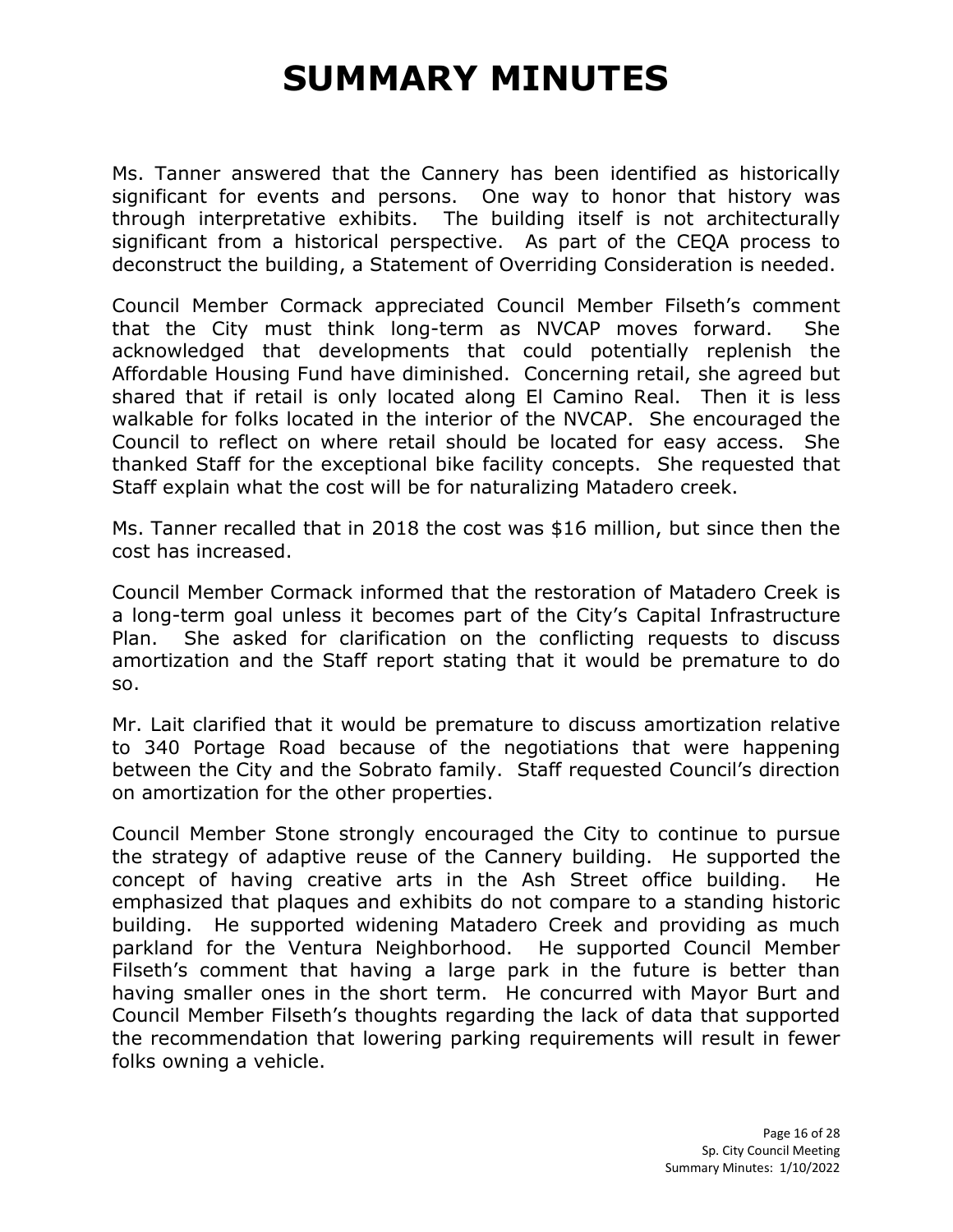Transportation Manager Sylvia Star-Lack referred to a study that was done in the City of San Francisco in 2019 that explored residents' behavior regarding the amount of parking that each housing development offered. The conclusion was that housing developments with more generous parking requirements generated more car ownership, more driving, and less transit use.

Commissioner Stone cautioned that the City of San Francisco has more robust public transportation than Palo Alto.

Mayor Burt agreed that Council should reevaluate the adequacy of the Impact Fees for parks. He strongly supported having the definition of parks in the plan align with the City's definitions of parks. Concerning workforce housing, the missing middle has been the most challenging income category to provide housing for. He believed that subsidies will be required to meet those deficits. He supported the concept of rooftop gardens as another way to have shared open space. Retail on El Camino Real was never construed to be part of a retail district and will more often be car destination retail. He recommended that the City focus on how to make the walking and riding corridor between California Avenue and NVCAP improved. Concerning the 70-foot height limit, he supported it for 100 percent affordable housing, but could not recall Council recommending a 70-foot height limit. He was concerned about recommendations that do not reflect Council's motion. He agreed that the City must continue to be aware of State bonuses and incentives. He noted that the 77 new affordable housing units do not include 100 percent affordable projects. Concerning parking, Palo Alto's affordable housing projects over decades have been lower parked than market-rate projects and those projects have been successful. He articulated that the NVCAP preferred plan alternative does not propose that affordable housing projects have reduced parking. He encouraged Staff to explore a concept of having a financial incentive for housing units that have more people in them but reduced parking.

Ms. Tanner mentioned that Part E of Council's original motion directed Staff to explore a 50-foot height limit except for 100 percent affordable housing.

Mayor Burt concurred that Council motioned for more height for 100 percent affordable housing but he wanted to know why Staff chose 70-feet.

Ms. Tanner clarified that Staff presented the 70-foot height limit at the previous NVCAP discussion with Council. If Council preferred a different height, that should be share with Staff.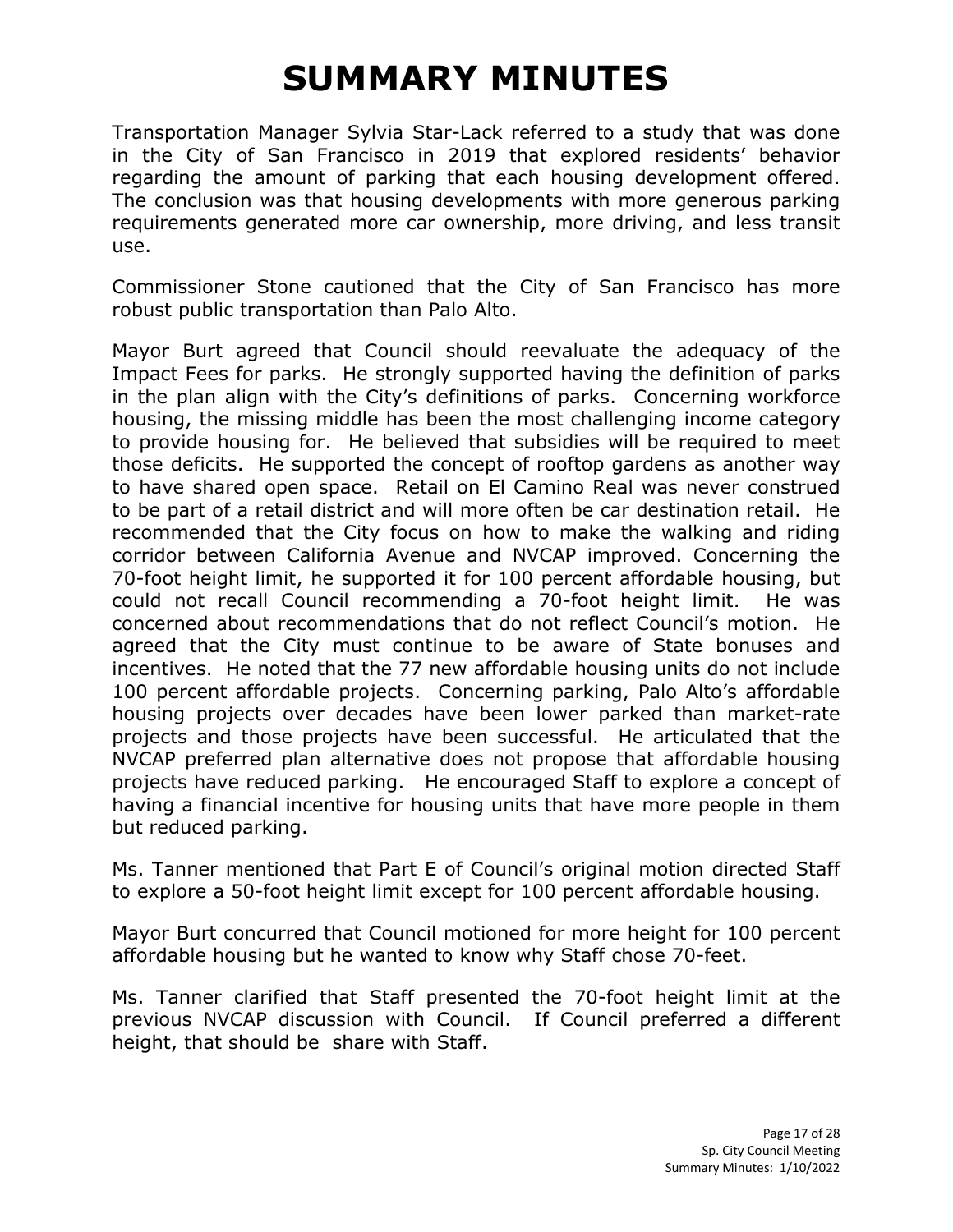Mayor Burt recommended that Council discuss at a future meeting how many stories of a building is acceptable for affordable housing instead of having a maximum height limit.

Mr. Lait noted that there are State Density Bonuses and super bonuses that allow 30-feet of additional height on top of the base zoning due to the NVCAP's location to transit.

Mayor Burt agreed that Council should discuss what the base height should be.

Mr. Lait confirmed that any additional height bonus would be an alternative to the State Density Bonus.

Council Member DuBois summarized that developers would have to choose between City incentives and State incentives.

Mr. Lait confirmed that is correct.

Council Member DuBois agreed with Mayor Burt regarding the 70-foot height limit and wondered if an additional floor is enough of an incentive. Regarding the 55-feet retail height incentive, he suggested that Council discuss decreasing the height limit for rooftop equipment. He noted that many of the parcels are zoned residential and he encouraged Council to think about the role of amortization as a key tool. He put forward a motion.

Mayor Burt inquired if Staff is seeking a motion with specific refinements or was the discussion sufficient.

Ms. Tanner suggested that Council address the specific discussion and action topics highlighted in the presentation.

Mayor Burt supported including R&D zoning into the motion. He recommended that parking be explored using per bedroom instead of per unit. He asked if NVCAP will be reviewed by the PTC again.

Mr. Lait confirmed that PTC will be reviewing the NVCAP again.

Mayor Burt suggested that PTC evaluate appropriate parking requirements.

Mr. Lait encouraged Council to identify the parking requirements to allow the consultant to conduct a deeper analysis.

Mayor Burt specified that there is no data for market-rate housing parking requirements.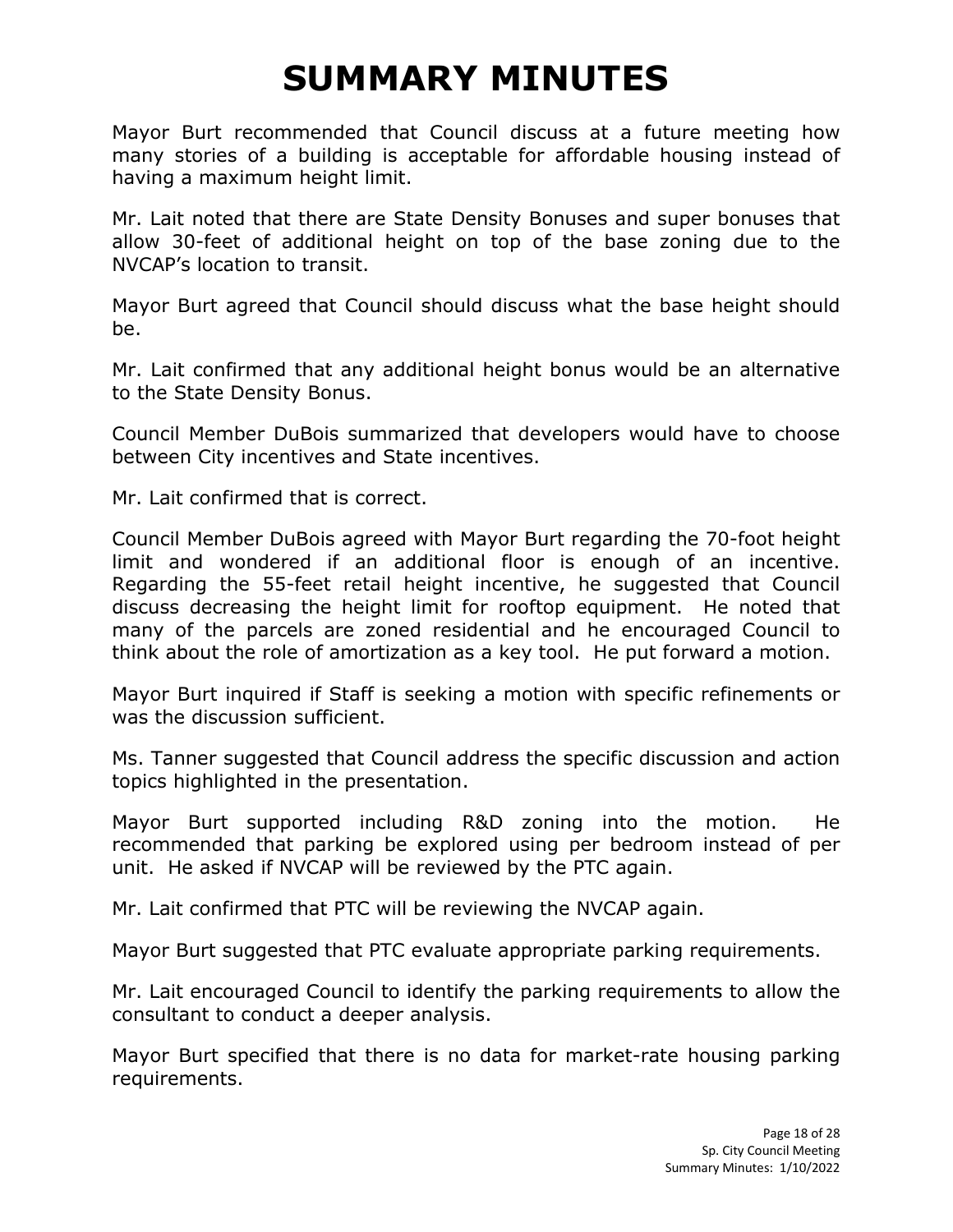Council Member DuBois agreed and stated that there is a substantial flip to specifying maximum parking allowed versus minimum.

Ms. Tanner argued that the Fehr and Peers study is available and Council can direct staff to explore other parking proposals.

Mayor Burt strongly supported having the PTC evaluate potential parking requirements. Based on the information that Staff provided, he could not provide further direction on the subject.

Council Member DuBois asked to keep the language in the motion about considering mechanisms to discourage street parking.

Mayor Burt agreed.

Mr. Lait restated that the proposed next step is to move the project to the consultant who will develop a preferred plan. He had concerns about going back to PTC and them requesting more analysis.

Mayor Burt summarized that Council is concerned that Staff's recommendation is inconsistent with the Fehr and Peers study. Staff also eluded to a study that was conducted in the City of San Francisco. He argued that Council should provide direction that is based on good analysis and the best body to flesh out the various parking studies was PTC.

Council Member DuBois confirmed that PTC would only be reviewing parking recommendations.

Mr. Lait explained that Staff presented the minimum of 0.5 parking spaces per unit as a potential option, but agreed that it is unreasonable. He wanted to understand what Council is comfortable with regarding parking. He was unsure if PTC will be convinced by the study done in the City of San Francisco and agreed that there is no more data that can be presented.

Mayor Burt restated that what was characterized in the Staff report does not align with the Fehr and Peers study.

Mr. Lait requested that a baseline be established and Staff will explore more lenient parking standards concurrently. He asked if Staff should return to Council with PTC's findings and recommendations while concurrently working on the project.

Mayor Burt answered yes. He suggested that Letter F of the motion be to direct Staff to explore the 70-foot height limit for 100 percent affordable housing.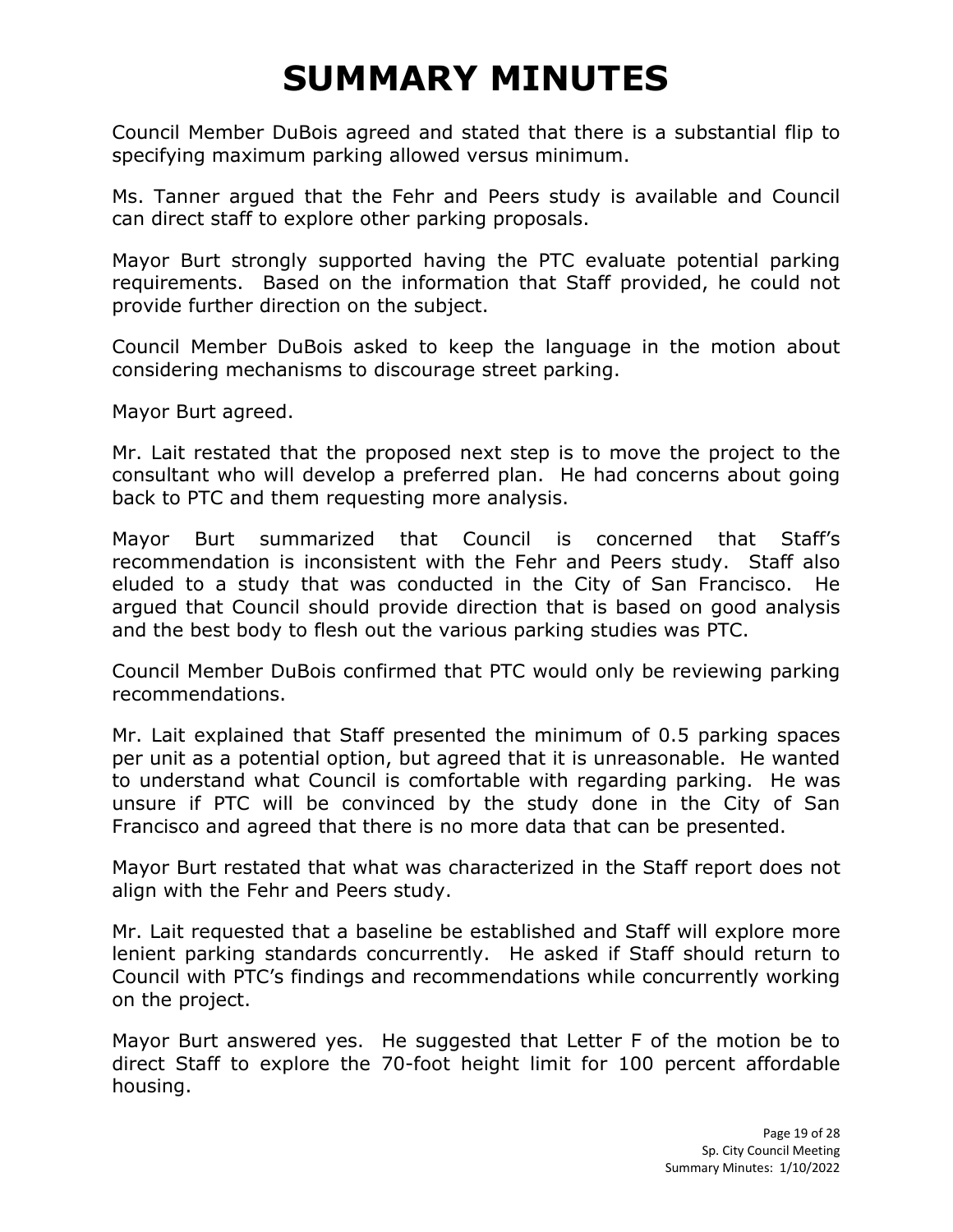Mr. Lait shared that at their last meeting on the NVCAP, PTC recommended that the parking ratio be 1.0 space per unit unbundled.

Mayor Burt asked if that was regardless of the number of bedrooms.

Ms. Tanner confirmed that is correct and Fehr and Peers recommended 1.0 parking spaces per studio or one-bedroom and 2.0 parking spaces for twobedroom or larger.

Council Member DuBois thanked Staff for bringing forward proposals that matched Council's motion.

Mr. Lait requested that Council provide feedback regarding amortization and confirm Option Three for Matadero Creek. He understood that Council wished to expand the right of way and naturalize Matadero Creek. He acknowledged the concerns about using existing parkland to accommodate the widening of the creek.

Mayor Burt provided clarifying language to Letter E of the motion.

Council Member DuBois wanted to understand if Staff was seeking Council's support of using amortization as a tool.

Mr. Lait explained that if the plan does not explore changing the base zoning standards, the uses would not transition out on their own. Amortization would apply to properties except for 340 Portage Road.

Mayor Burt disclosed that he is not prepared to make specific recommendations at this time regarding amortization.

**MOTION:** Council Member DuBois moved, seconded by Mayor Burt that the Council confirm direction for preferred plan for NVCAP with additional considerations:

- A. Define a low density R&D zone limiting employment density;
- B. 1.0 parking spots for 1 bedroom going to 2 spots for 2 bedroom + units, in parallel, refer to the Planning and Transportation Commission to make recommendations for analysis of appropriate parking based on the Fehr & Peers study and other studies and encourage mechanisms to discourage street parking;
- C. Deed restricted retail required in order to get 15' first floor incentive;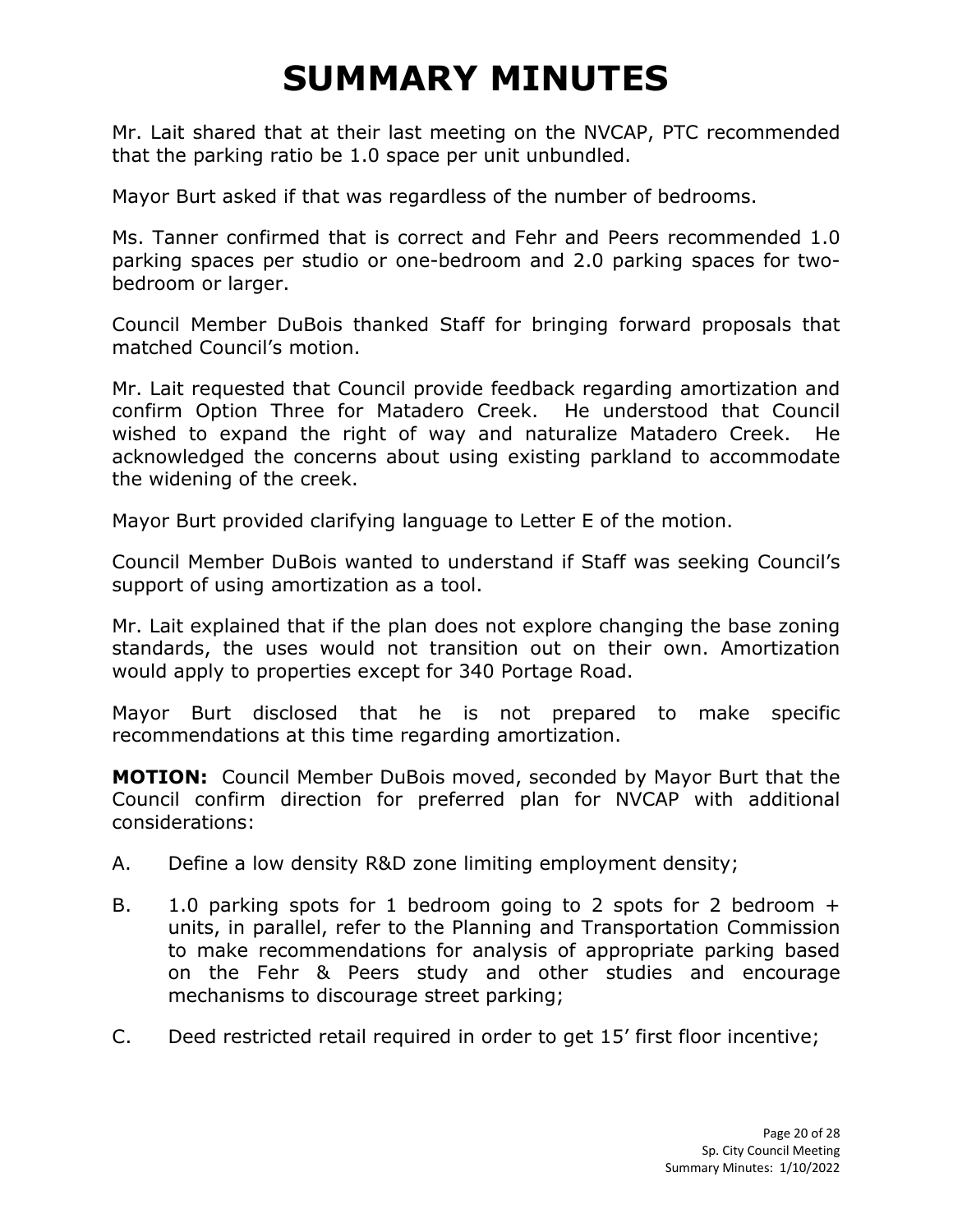- D. Eliminate workforce housing incentives or propose incentives separate from affordable housing and redefine qualifications for workforce housing;
- E. Develop preferred park locations for larger park space and continue to explore naturalization of the creek consistent with option 3; and
- F. Include 100% affordable housing height limits based upon the minimum height necessary for a five-story, retail affordable housing project or a six-story non-retail affordable housing project.

Council Member Filseth asked what type of direction does Staff need to consider amortizing out office on the smaller lots so that in the future the City can expand Boulware Park for example.

Ms. Tanner specified directions on how to limit the number of office in the NVCAP.

Council Member Filseth clarified that Council is not opposed to office and does not want to actively reduce the amount of office space in the City. He explained that the need is to have land that can accommodate housing and parks. That cannot be done by increasing office space because that creates more demand than supply. He suggested that Staff identify parcels where parkland can be accommodated and then think about how to amortize those specific parcels.

Ms. Tanner summarized that no new office would be allowed. Staff would not pursue amortization for all offices located in the NVCAP area and then over time there would be attrition as parcels turnover.

Mayor Burt asked if the recommendation is no new office or no additional office space.

Council Member Filseth answered no additional office space.

Ms. Tanner noted that Alternative One states that there be no new office. Once a parcel is redeveloped it cannot become office again.

Ms. Stump shared that amortization says that a legal non-conforming use is coming to the end of its life and needs to be converted to the current zoning. It is generally not a way to acquire parkland. Parkland is acquired by entering into a voluntary agreement with a private property owner, or the City purchases the land through a voluntary or non-voluntary process.

Council Member DuBois understood that amortization would only apply to parcels that have a different underlying zone.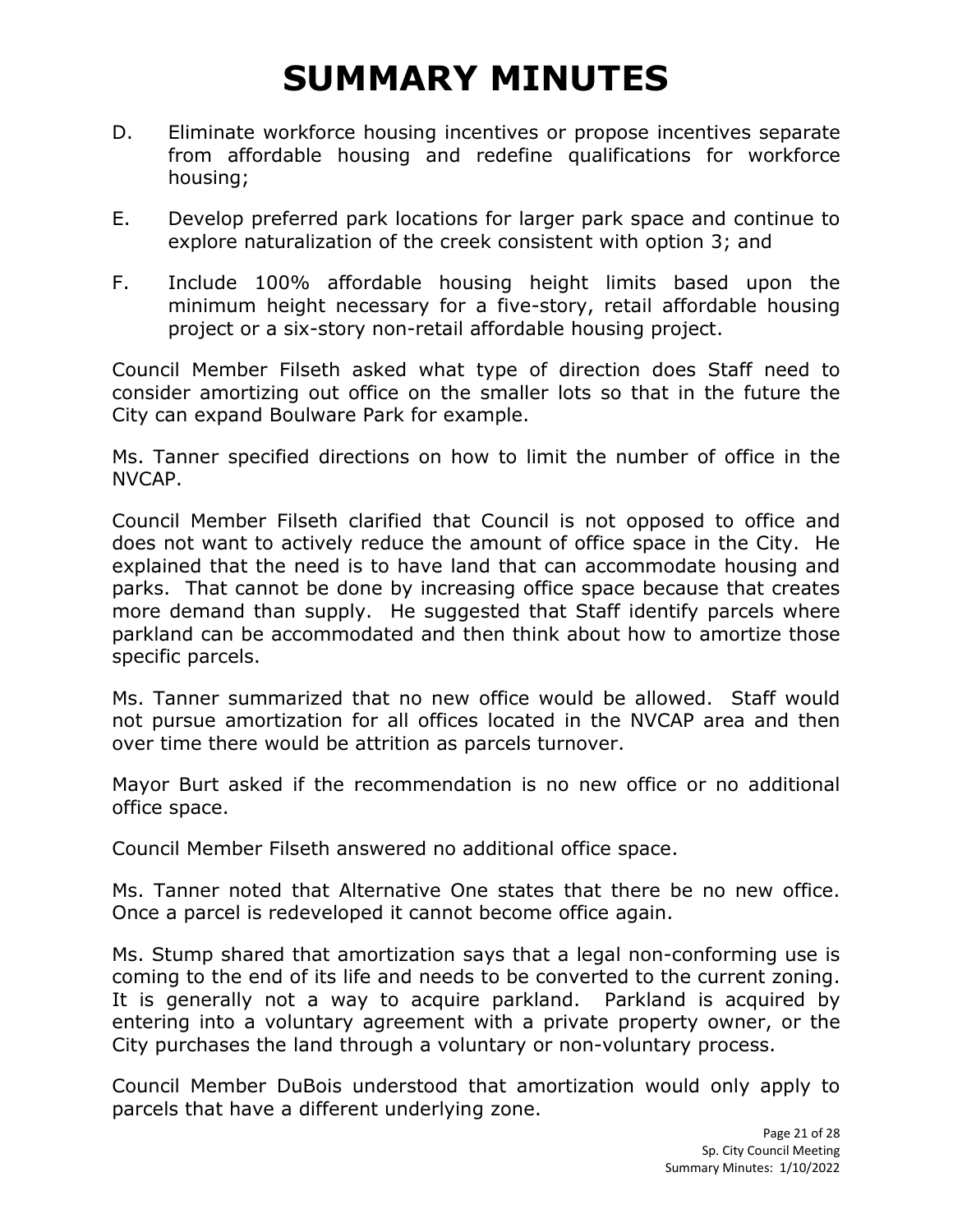Ms. Tanner explained that part of the NVCAP is changing the underlying zoning from the current uses to other uses. If the underlying zoning does not change, an owner would be allowed to rebuild the office space.

Council Member DuBois noted that the NVCAP will not be 100 percent residential zoning.

Ms. Tanner confirmed that Alternative One suggested that the entire NVCAP be zoned residential.

Mr. Lait agreed that was the direction of Alternative One. Alternative Two was to allow office to continue and office could be rebuilt with a housing component as long as there was not a net increase of office. Alternative Three alternatives were a net increase in office to support more housing. Council supported Alternative One at a prior meeting which was to phase out office either naturally, or the City would change the zoning and allow property owners to phase out their office use over a series of years.

Mayor Burt could not recall Council discussing the existing office. Council support Alternative One for other reasons.

Vice Mayor Kou requested that the maker and the seconder consider including in the motion the retention of the historically eligible Cannery building and Ash building.

Council Member DuBois remarked that the amendment has to allow some adaptive reuse of the buildings.

Mr. Lait understood that it was already captured.

Council Member DuBois clarified that the retention of the buildings is part of the draft plan already.

Mr. Lait confirmed that is correct.

Council Member Cormack could not support the motion because she did not support Alternative One. She acknowledged that Council did not fully understand all the tradeoffs for the three different alternatives. She mentioned that the proposed preferred plan alternative is not a realistic plan because it will not produce the housing the City needs and other benefits. She asked if the proposal has the right height limits to allow owners to redevelop their office with a housing component.

Ms. Tanner mentioned that it would be challenging to have housing, office, and retail in a 35-foot structure.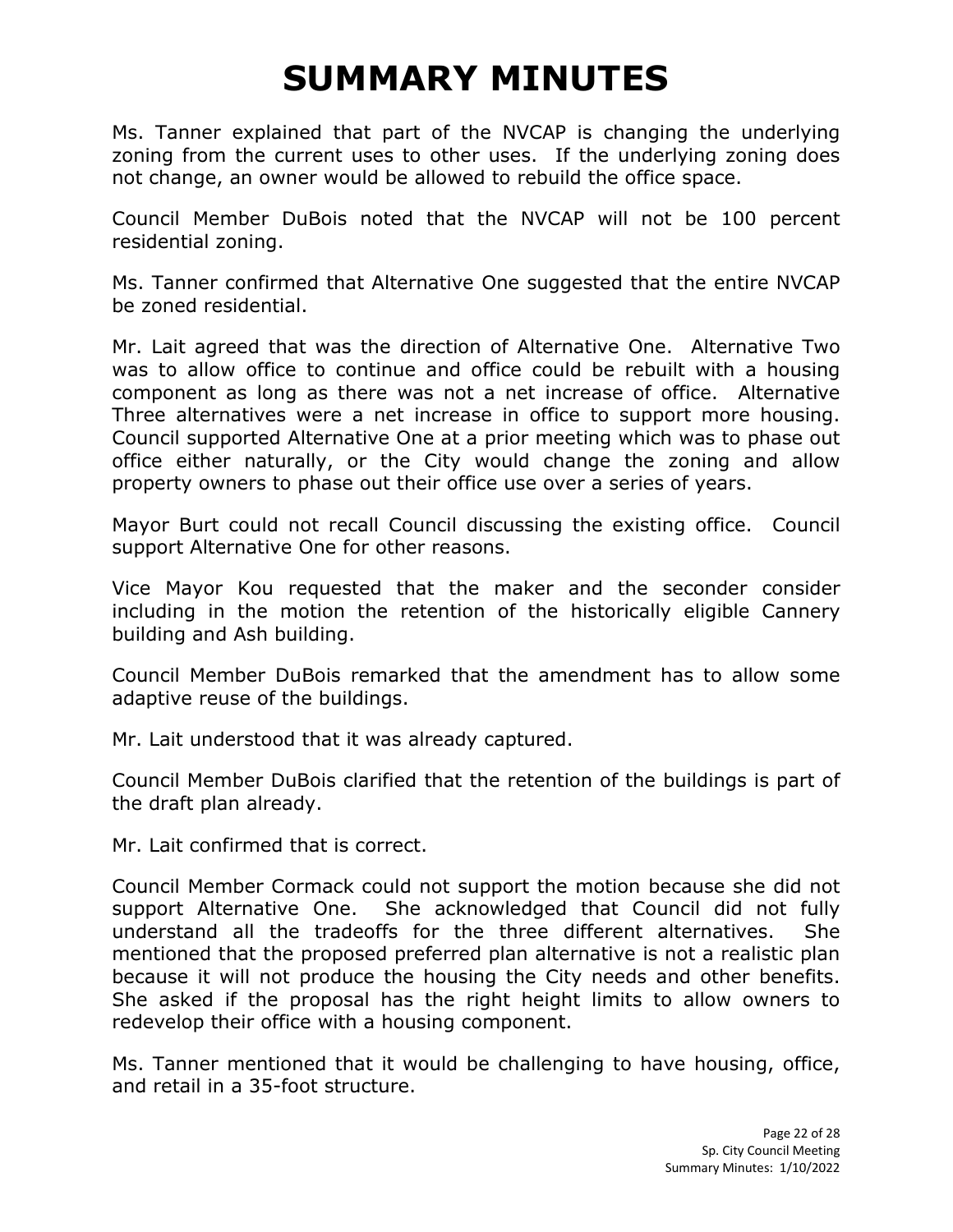Council Member Cormack summarized that the preferred plan alternative is going to restrict existing office owners from adding housing.

Ms. Tanner noted that it is possible but could not recall any examples in the Bay Area.

Ms. Eisberg shared that some owners supported the idea of having three uses in one building going vertically. Some owners supported having three uses but only it if went horizontally with different buildings housing each use. Many owners shared that they would not redevelop their parcel unless more floor area is dedicated to office or R&D.

Council Member Cormack recalled that at the prior discussion regarding NVCAP, many Council Members wanted office to shift to housing which implied that there would be less office. Regarding the motion, she could not support deed restricting retail. She concluded that Letter F of the motion makes sense.

Council Member DuBois reviewed the minutes from the September 2021 meeting and confirmed that Council did adopt Alternative One for office.

Mr. Lait summarized that Council is directing Staff not to explore amortization at this time through the NVCAP process.

Council Member Filseth strongly supported the concept of finding mechanisms that discouraged street parking in the NVCAP. He stated that as long as the City does not externalize the impacts then the need for the parking ratio to be right is minimal.

#### **MOTION PASSED:** 5-2, Cormack, Tanaka no

11. Review and Accept the FY 2023 - FY 2032 Long Range Financial Forecast (LRFF) and FY 2023 Budget Development Guidelines.

Administrative Services Director Kiley Nose informed that the Long Range Financial Forecast (LRFF) is the beginning of the annual budget process. The LRFF forecasted a cautiously optimistic outlook for major tax revenues. The LRFF did not assume the restoration of any services that were reduced as part of the budget-balancing actions through the pandemic. There LRFF predicted a one-time surplus from Fiscal Year (FY) 2021 and FY 2022. She noted that the LRFF was drafted in November 2021 before the new COVID-19 variant surge. The LRFF proposed three scenarios with the understanding that the City will land in one of the three scenarios. The base case scenario showed a slight surplus in FY 2023, a slight deficit in FY 2024 and then a surplus in outer years. The base case scenario assumed a 2 percent wage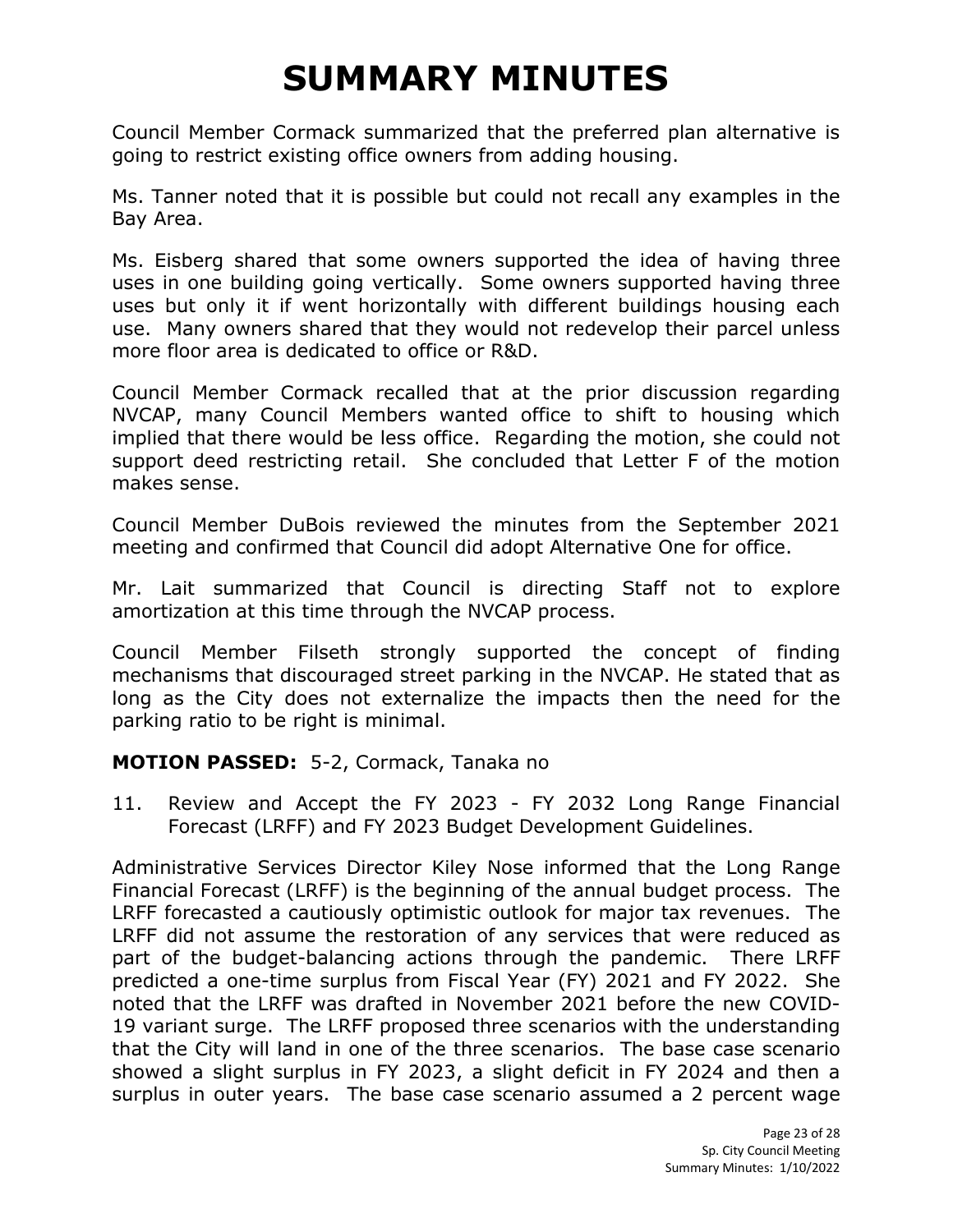increase every year the City is not in contract with labor groups. Assumptions that were not included in the LRFF were the restoration of services to pre-pandemic levels, labor negotiations, 2022 Ballot Initiatives, and several others. Scenario A showed what the LRFF would be if the City fully restored services to pre-pandemic levels. The scenario indicated that for FY 2023 the City would be in an \$11 million deficit and if nothing was adjusted, those deficits would continue until FY 2029. Scenario B modeled a 4 percent salary increase which reduced the FY 2023 surplus to zero and the deficit in FY 2024 became larger. Staff proposed a new guideline to the FY 2023 Budget Development Guidelines to include a summary of major initiatives not funded. Finance Committee reviewed the LRFF in December 2021 but the economy continued to be uncertain due to the COVID-19 pandemic. Council has already directed Staff to come back in mid-year to discuss additional resources and appropriation of the surplus funds.

Mayor Burt announced that there are no public comments.

Council Member DuBois asked if Staff considered a break-even budget with competitive market compensation but constrained hiring based on revenues.

Ms. Nose answered that was an active component of Staff's work for midyear as well as for FY 2023.

Council Member DuBois wanted to know if there is a more efficient way to deliver services instead of hiring back the same number of employees.

Ms. Nose confirmed that Staff continued to explore more efficient ways to deliver services. Through discussions with departments, some have expressed that the prior year cuts went too far and Council will see some services restored to previous levels in the next budget cycle.

Council Member DuBois restated that those efficiencies and restorations are modeled in the LRFF.

Ms. Nose answered no, the base case was Council's approved service levels but updated for costs, contracts, and other components. There were no assumptions related to changes in service delivery. Scenario A showed a bottom-line value of restored services.

Council Member DuBois understood that the discussion is about how to restore services without spending the full cost by being more productive. He asked if the models considered payable areas that the City cannot collect because of the pandemic.

Ms. Nose clarified that the LRFF only reflected the General Fund (GF).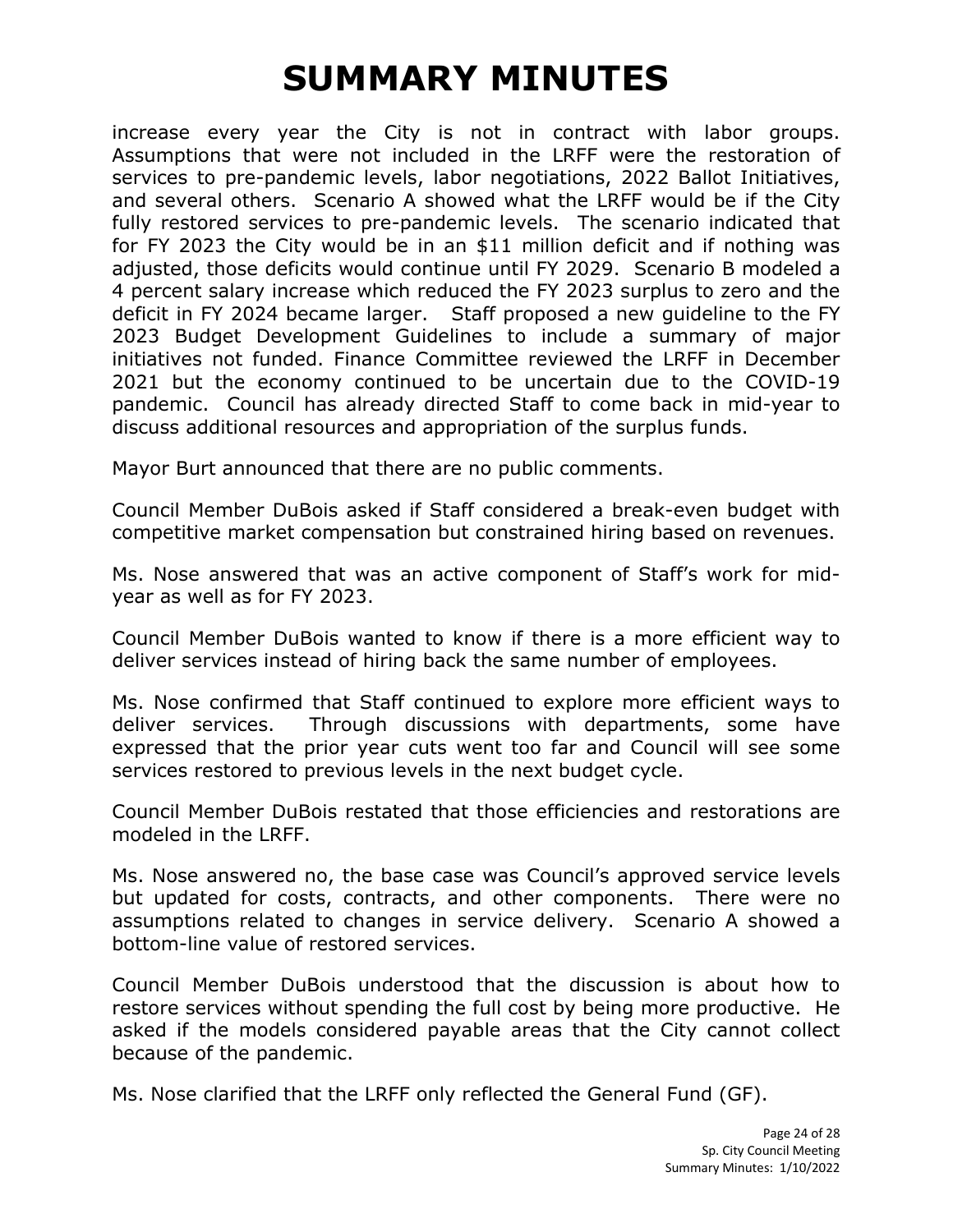Council Member DuBois noticed that the LRFF does not model revenue uncertainty like the previous years.

Ms. Nose stated that Staff believed that the other alternatives were more prudent to the Finance Committee as opposed to the revenue forecast due to the volatility of the revenues.

Council Member DuBois remarked that he is interested in Sales Tax over time and inquired if it is growing on a per capita basis or per business metric. Also, how does the LRFF contemplate the Business Tax and could the Business Tax fill in revenues from a shrinking Sales Tax.

Ms. Nose confirmed that there is no contemplation of a Business Tax in the LRFF.

Council Member DuBois wanted to understand if there is an erosion of Sales Tax revenues and has Sales Tax increased as much as prior years.

Ms. Nose remarked that if Council is interested in doing a deep dive on Sales Tax. That is a bigger and broader conversation.

Council Member DuBois argued that it would be good to understand Sales Tax in terms of the Business Tax. He noticed that contracted services have flatlined over the LRFF and he questioned if there have been discussions about growing contracted services.

Ms. Nose declared that Council Member DuBois is asking about policy calls that Council must make and the LRFF does not forecast those.

Council Member DuBois shared that another scenario that Staff could do for the LRFF is to model expand contracted services.

Ms. Nose understood that Council Member DuBois is suggesting a model showing savings for personal costs and the growth of that. California Public Employees' Retirement System (CalPERS) does not have the ability to model that type of sophistication.

Council Member Cormack informed that Sales Tax does not recover above FY 2019 revenues until FY 2028. Out of 16 cities in Santa Clara County, the City's growth rate for Property Taxes is  $15<sup>th</sup>$  out of the 16. Regarding Transient Occupancy Tax (TOT), the LRFF projected that not until FY 2025 will revenues be over FY 2019 levels.

**MOTION:** Council Member Cormack moved, seconded by Council Member Filseth to: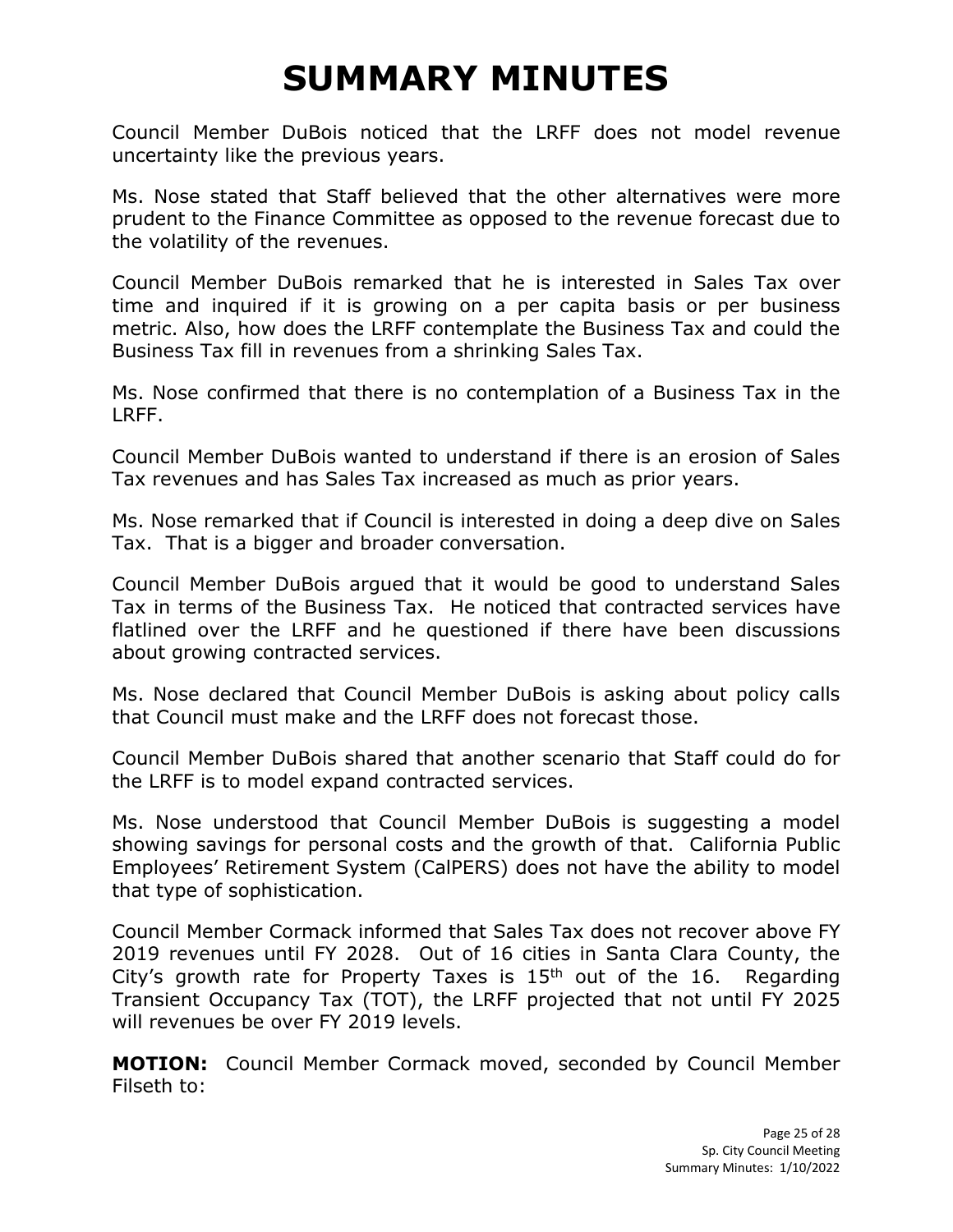- A. Accept the Fiscal Year (FY) 2023 to 2032 Long Range Financial Forecast Base Case and the FY 2023 Budget Development Guidelines including the addition addressing projects and programs not funded; and
- B. Direct Staff to use this forecast as the starting point for the initiation of the FY 2023 budget process.

Council Member Cormack remarked that the Finance Committee discussed the LRFF at length and Staff continued to incorporate new information as it becomes available. She appreciated that Staff presented alternate scenarios for Council to consider.

Council Member Filseth found the information regarding the City's Property Tax interesting. He shared that the City's rents are also growing more slowly than other cities in Santa Clara County.

Mayor Burt mentioned that the City's slow growth in Property Tax may be because the City is not adding large amounts of office. He concurred with Council Member DuBois that the Budget Development Guidelines should move from conceptual to part of the upcoming budget recommendations. He mentioned that in the great recession, the Council made significant structural budget accomplishments. He asked what will the next two budgets look like if the City is successful in accomplishing specific changes over the next year and a half.

City Manager Ed Shikada noted that the Finance Committee recently started work on a service model review of the Fire Department. That work laid the groundwork for further review of other parts of the City operation. Within the last couple of years, there have been changes to other service models such as the Animal Shelter operations. The Sustainable Climate Action Plan (S/CAP) will represent fundamental shifts in the City's approaches to ongoing expenses and services. Staff will provide a more robust list of initiatives to Council at a later time.

Mayor Burt wanted to see a program on adopting technology advancements for greater efficiencies or other structural methods.

Council Member DuBois pointed out that the current annual General Fund obligation to the pension is \$40.2 million. He inquired what the annual pension payment is for the Public Safety Plan.

Ms. Nose mentioned that she would need a minute to find the information.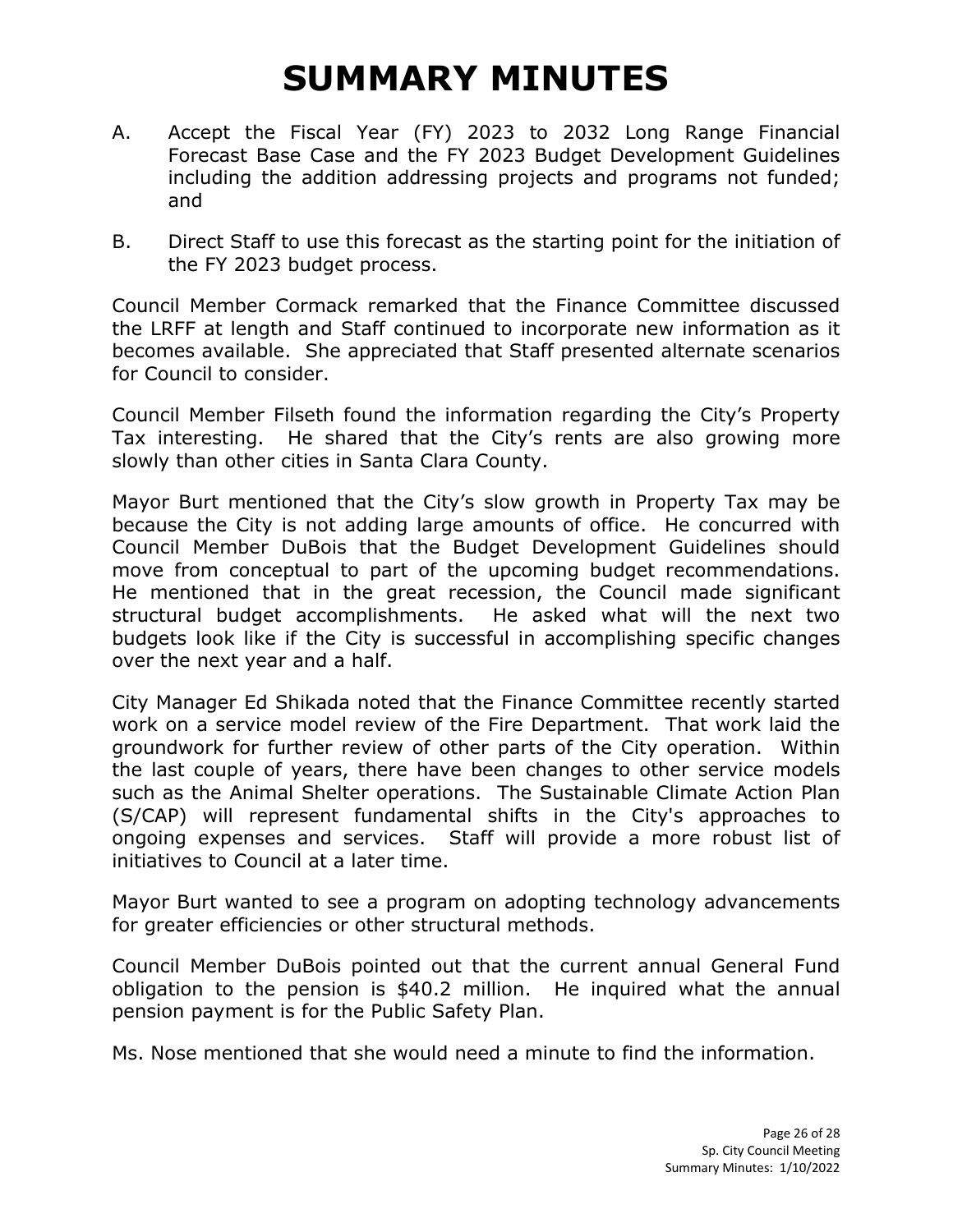Council Member DuBois acknowledged that the City has been making payments to the Section 115 Trust which had a funding level of \$40 million. He pointed out that the trust only covers one year of pension payments and asked if the City is doing enough. He wanted to know if there have been discussions about reducing the Discount Rate further from 6.2 percent.

Ms. Nose confirmed that the City has continued to pay into the Section 115 Trust even through the pandemic. The Pension Policy required Staff to do a thorough analysis every 3-years on the progress the City is making towards its pension goals. Staff will begin that work fall of 2022.

Council Member DuBois asked if the Discount Rate will be evaluated during the 3-year analysis.

Ms. Nose confirmed that is correct.

Council Member DuBois suggested that Staff explore a different investment profile for the Section 115 Trust. He wanted to understand if the proposed scenarios are right for the LRFF in terms of pension obligations. If Staff modeled a 6 percent Discount Rate, shifted service delivery, and adopted a Business Tax. He wondered if that would result in a much different LRFF and be a worthwhile scenario to explore.

Ms. Nose noted that included in the pension costs are costs for Unfunded Accrued Liabilities (UAL). She shared that of the \$40 million for the Miscellaneous Plan, \$30 million is applied to UAL. For the Safety Plan, the contribution is \$21 million, but \$15 million is applied to UAL.

Mayor Burt pointed out that for the first time in the CalPERS Projected Blended Retirement Rates there is a peak in FY 2025 and then there is a decline in the percentage of payroll that goes to retirement.

Council Member Tanaka wondered if it is realistic to expect Sales Tax to increase as quickly as it was projected. He mentioned that his doubt comes from witnessing a large number of retailers closing their doors. He shared that due to the rising inflation rate, increased labor prices, and changes at the federal level. It may not be realistic for the City to hold prices where they currently are. He predicted that the City will not see the same asset price increases as it once saw. He was concerned that the LRFF is too optimistic. He asked if the Green Case was included in the LRFF.

Ms. Nose confirmed that the Green Case was included in the LRFF.

Council Member Tanaka agreed with Council Member DuBois that there are delinquent payments for rent and utilities. He recommended those be